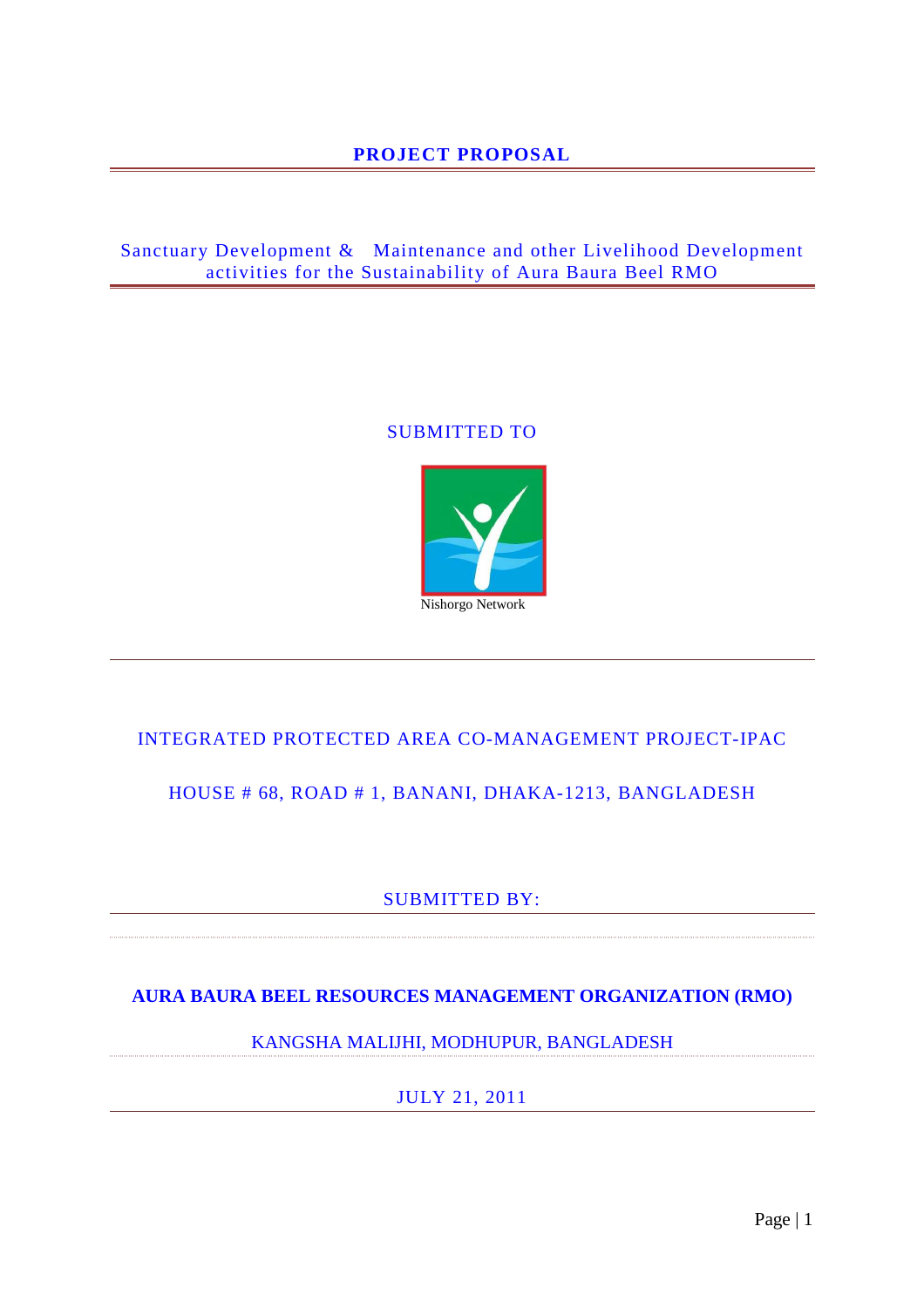#### 1. EXECUTIVE SUMMARY

For improvement of bio-diversify & conservation and for alternative income generation of Livelihood Support to poor RUG & VC (village Committee) members & others poor people project is aimed to create alternative income generation opportunities to Wetland dependent communities. The Aura Baura beel Resource Management Organization (RMO formed in 08 February 2010 for co-management of Kangsha Malijhi (KM) PA. This organization is formed with Bangladesh Government Gazette notification number of MOEF/env-4/Nishorgo/105/sting/2006/398 dated on 23/11/2009 or as like as the passed MACH project guideline and has constitution, staff polices, procurement polices etc. This proposed project is one year duration.

The project objective is to keep off pressure on Wet land and its constituent biodiversity in the best possible condition. Specifically, the following key objectives will be achieved during the implementation of the proposed project: To keep off pressure on Protected areas by providing sustainable income generation support to Wet land dependent communities like community poor RUG, VC members & others groups/village conservation forum members who are residing in and around the PA areas. To increase capacity of co-management committee on project implementation and process of functioning co-management approach. Taking back Wet land dependent people from Wetland to non-Wet land related business on different alternative value chain trades. In this regards there will be establish a new sanctuary& old sanctuary maintenance for improvement of conservation with Biodiversity of Wet land .On the others hand for the livelihood development there will be 20 poor RUG/ VC members/ others poor communities for poultry rearing (Hen/duck) production, 20 poor fisher men (4 groups & 4 ponds with 300 dcml approx.) for Pond fish culture, 5 for rickshaw/ van, and 05 women hawker for value chain trade from project directly.

It is very much cleared that majority household are landless and hardly living with own homestead land. They have no cultivable land for livelihood. Food deficit are very common to RUG/VC member and lower middle class households. It varies from season to season. It depends on availability and scope of alternative source of income. They take loan from various credits providing NGOs are living with vicious cycle of poverty. They remain under poverty line becomes tense to do wetland offense to back their weekly payment to NGO's. The RMO of Aura Baura Bell of KM site has realized to support on livelihood income generation. There are 50 RUGVC/Poor community stakeholders will get training and support from the proposed project that are living in and around PA areas and landscape. There will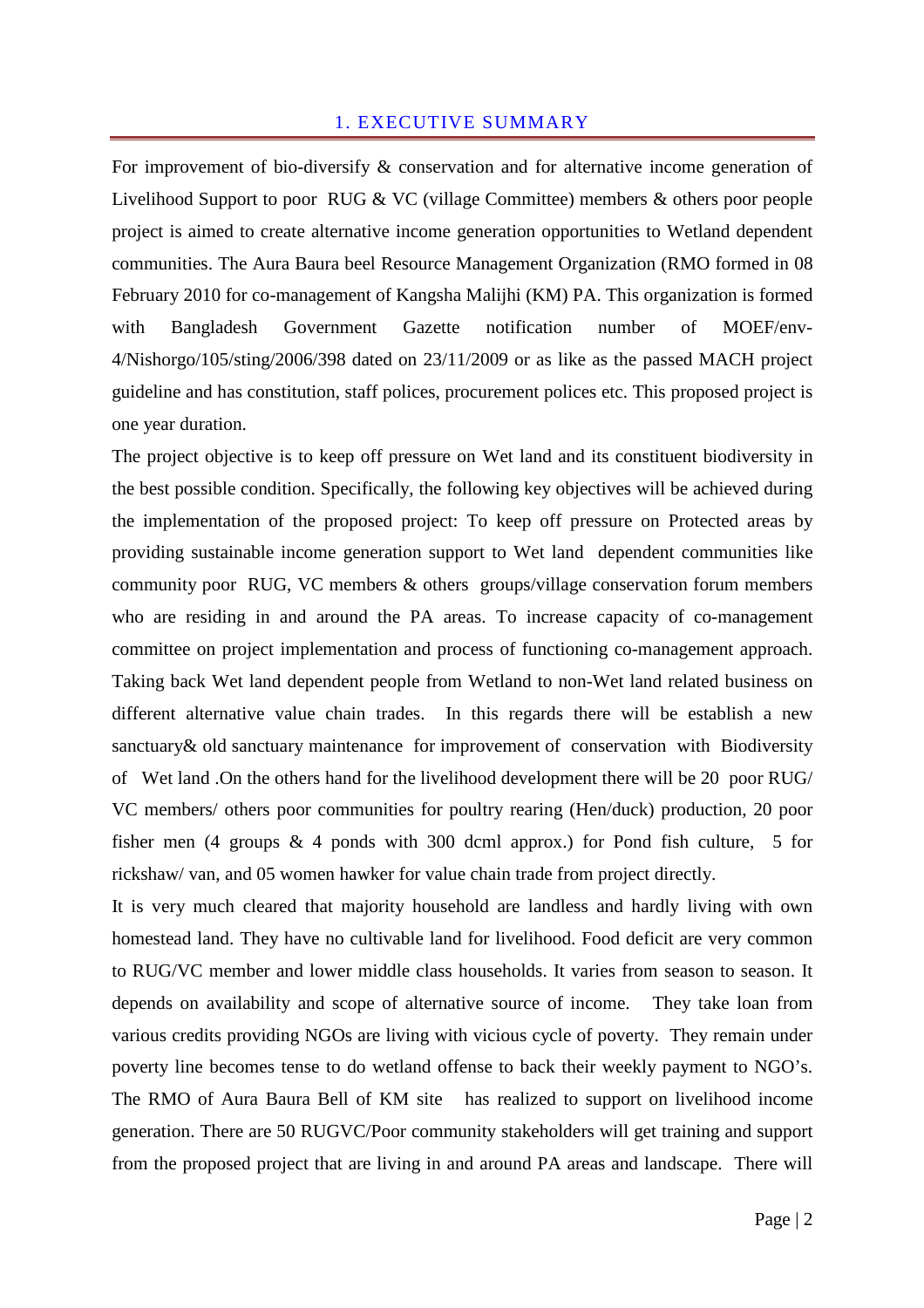be a project implementation committee who will implement project activities with supervision on behalf of RMO of Aura Baura beel at KM site. Project implementation committee will produce monthly report in the monthly RMO meeting. They will monitor by site level impact project management staffs so that they remain on track in implementing project successfully

## 2. LOGICAL FRAMEWORK

| cÖKí mvi ms‡¶c                                                                                                                                                                                                                                                                                                                       | cwigvc ‡hvM"<br>wb‡`©kK                                                                                                                                                                                                                                                                                                                                                          | cOZ"vwkZ<br>djvdj                                                                                                                                                                                                                                                                                                                        | <b>AbywgZ SzwK</b>                                                                                                                                                      |
|--------------------------------------------------------------------------------------------------------------------------------------------------------------------------------------------------------------------------------------------------------------------------------------------------------------------------------------|----------------------------------------------------------------------------------------------------------------------------------------------------------------------------------------------------------------------------------------------------------------------------------------------------------------------------------------------------------------------------------|------------------------------------------------------------------------------------------------------------------------------------------------------------------------------------------------------------------------------------------------------------------------------------------------------------------------------------------|-------------------------------------------------------------------------------------------------------------------------------------------------------------------------|
| j¶¨:<br>Rjvf'wgi Dci<br>wbf©ikxj `wi` <sup>a</sup><br>cyiæl I gwnjv‡`i<br>weKí Av‡qi<br>my‡hvM m"wói<br>gva"‡g iw¶Z<br>GjvKvi Dci Pvc<br>Kgv‡bv;                                                                                                                                                                                     | Rjvf'wg m¤ú`<br>$\bullet$<br>e"enviKvix m`m"<br>‡`i gva"‡g Rjf'wg<br>iÿv KvR kw <sup>3</sup> kvjx<br>n‡e Ges Rjvf'wgi<br>Dci Pvc Kg‡e <br>Rjvf'wg‡Z GKwU<br>$\bullet$<br>bZzb gv‡Qi<br>Afqvk <sup>a</sup> g <sup>-</sup> 'vcb I<br>cyivZb Afqvk <sup>a</sup> g<br>ms <sup>-</sup> vi Kivi<br>gva"‡g Rjvf'wgi<br>Rxe <sub>‰ewPÎZv</sub><br>$e$ "w $\times$ cv $\uparrow$ e $\mid$ | Rjvf~wg<br>$\bullet$<br>mg&c`<br>e"e" 'vcbv<br>msMVb I<br>grm" wefvM<br>cÖKí ev <sup>-</sup> —<br>evqb Kv‡R<br>AwfÁZv<br>AR@b                                                                                                                                                                                                            | cÖvKwZK<br>$\bullet$<br>`y‡h©vM Gi Kvi‡Y<br>e"emv e"vnZ n‡Z<br>cv‡i                                                                                                     |
| D‡Ïk <sup>"</sup> :<br>Rjvf'wgi Dci<br>wbf©ikxj `wi` <sup>a</sup><br>cyiæl I<br>gwnjv‡`i<br>weKí Av‡qi<br>R <sub>b</sub> "<br>cÖ‡qvRbxq<br>cOwk¶Y I<br>mnvqZv<br>cÖ`vb;<br>Rjvf~wg<br>mg&c`<br>e"e" 'vcbv<br>msMVb<br>cÖKí ev <sup>-</sup> -<br>evq‡bi gva"‡g<br>`¶Zv AR©b <br>Rivf'wgi Dci<br>wbf©ikxj `wi` <sup>a</sup><br>cyiæl I | 20 Rb nuvm<br>$\bullet$<br>gyiMx cvjb, 20<br>Rb gvQ Pvl 5 Rb<br>wi-v/f"vb I5 Rb<br>‡dix e"emv Gi<br>gva"‡g RxweKv<br>wbe©vn Kivi<br>m¶gZv AR©b<br>Ki‡eb <br>Rjvf'wg‡Z GKwU<br>$\bullet$<br>bZzb gv‡Qi<br>Afqvk <sup>a</sup> g vcb I<br>cyivZb Afqvk <sup>a</sup> g<br>ms <sup>-</sup> vi Kivi<br>gva"‡g Rjvf'wgi<br>Rxe ‰ewPÎZv<br>$e$ "w $\times$ cv $\uparrow$ e $\mid$        | gv_v wcQzz<br>$\bullet$<br>Avq $e_{n}wx$ ;<br>weKí Avq<br>$\bullet$<br>ea©K (†hgb;<br>nuvm gyiMx<br>cvjb, gvQ<br>Pvl, ‡dix<br>e"emv,<br>cÖwk¶Y,<br>Kvh©µ‡gi<br>gva"‡g<br><b>RxweKv</b><br>wbe©v‡ni<br>AwfÁZv<br>AwR©Z n‡e <br><b>GB AwfÁZv</b><br>$\bullet$<br>weKí Kg©<br>ms <sup>-</sup> 'v‡bi<br>my‡hvM<br>e,,wx‡Z<br>Kv‡R<br>jvMv‡bv | KvwiMix `¶Zvi I<br>$\bullet$<br>cÖhyw <sup>3</sup> MZ Kvi‡b<br>Drcv`b e"nZ n‡Z<br>cv‡i <br>gyjab I e"emvqxK<br>$\bullet$<br>"wó‡Kvb †_‡K<br>KvR bv Ki‡j<br>†UKmB n‡e bv |

Table: 1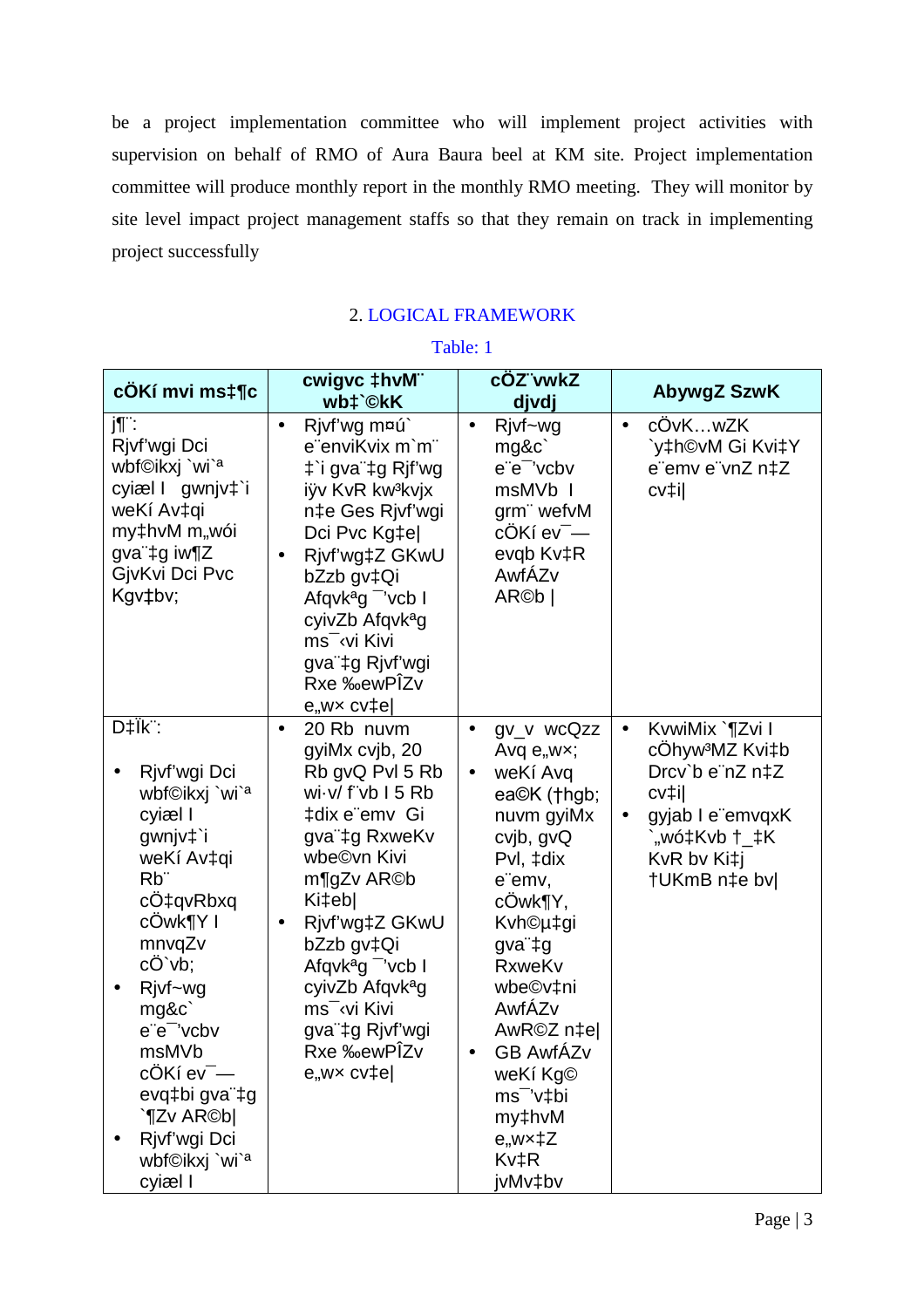| cÖKí mvi ms‡¶c                                                                                                                                                                                                                                                                                                                                                                | cwigvc ‡hvM"<br>wb‡`©kK                                                                                                                                                                                                                                                                                                                                                                                                                                                                                                                                          | cÖZ"vwkZ<br>djvdj                                                                                                             | <b>AbywgZ SzwK</b>                                                                                                            |
|-------------------------------------------------------------------------------------------------------------------------------------------------------------------------------------------------------------------------------------------------------------------------------------------------------------------------------------------------------------------------------|------------------------------------------------------------------------------------------------------------------------------------------------------------------------------------------------------------------------------------------------------------------------------------------------------------------------------------------------------------------------------------------------------------------------------------------------------------------------------------------------------------------------------------------------------------------|-------------------------------------------------------------------------------------------------------------------------------|-------------------------------------------------------------------------------------------------------------------------------|
| gwnjv‡`i<br>Rjvf~wgi Dci<br>wbf©ikxjZv<br>Kgv‡bv                                                                                                                                                                                                                                                                                                                              |                                                                                                                                                                                                                                                                                                                                                                                                                                                                                                                                                                  | $h$ v $\uparrow$ e                                                                                                            |                                                                                                                               |
| djvdj:<br>20 Rb nuvm<br>gyiMx cvjb, 20<br>Rb gvQ PvI,<br>5 Rb wi-v f vb,<br>15 Rb ‡dix<br>e"emv Gi<br>gva"‡g<br><b>RxweKv</b><br>wbe©vn Kivi<br>m¶gZv AR©b<br>Ki‡ebl<br>Rivf'wg‡Z<br>GKwU bZzb<br>gv‡Qi Afqvk <sup>a</sup> g<br>vcb I cyivZb<br>Afqvk <sup>a</sup> g<br>ms <sup>-</sup> vi Kivi<br>gva"‡g<br>Rjvf'wgi Rxe<br><b>%ewPÎZv</b><br>$e, wx$ cv $\uparrow$ e $\mid$ | 20 Rb nuvm/<br>$\bullet$<br>gyiMx cvjb,<br>Aw_©K Avq Ki‡Z<br>$mgq$ n‡eb<br>5 Rb wi v/ f"vb Gi<br>$\bullet$<br>gva"‡g RxweKv<br>wbev©‡n m¶g<br>$n$ ‡eb<br>5 Rb ‡dix e emv<br>$\bullet$<br>mvgMÖx Dbœqb<br>cÖwk¶Y I<br>mn‡hvMxZvq<br><b>RxweKv</b><br>wbev©‡n m¶g<br>n‡ebl<br>20 Rb gvQ Pvl Gi<br>$\bullet$<br>gva"‡g RxweKv<br>wbev©‡n m¶g<br>$n$ ‡eb<br>Rjvf'wg‡Z GKwU<br>$\bullet$<br>bZzb gv‡Qi<br>Afqvk <sup>a</sup> g vcb I<br>cyivZb Afqvk <sup>a</sup> g<br>ms <sup>-</sup> vi Kivi<br>gva"‡g Rjvf'wgi<br>Rxe ‰ewPÎZv<br>$e_{n}$ wx cv $\uparrow$ e $\mid$ | $c0wZ \neq c'b$<br>$\bullet$<br>gvV chv©‡q<br>$\bullet$<br>cwi`k©b <br>e"vemvwqK<br>$\bullet$<br>g‡bvfve<br>e, wx<br>`jxq mÂq | cOwZ‡hvwMZvgyjK<br>$\bullet$<br>e"emvq wU‡K<br>$\sqrt{\mathsf{vKv}}$<br>e"emvi<br>$\bullet$<br>avivevwnKZv a‡i<br><b>ivLv</b> |
| Kg©m~Px:                                                                                                                                                                                                                                                                                                                                                                      |                                                                                                                                                                                                                                                                                                                                                                                                                                                                                                                                                                  |                                                                                                                               |                                                                                                                               |
| `i MVb                                                                                                                                                                                                                                                                                                                                                                        | 8 wU `j MVb Kiv n‡e <br>20 Rb nuvm /gyiMx<br>cvjb, 20 Rb gvQ Pvl,<br>05 Rb ‡dix e"emv, 5<br>Rb wi v/f"vb Gi<br>gva"‡g RxweKv<br>wbe©vn Ki‡Z<br>mivmwi cÖKí n‡Z<br>mnvqZv cv‡eb                                                                                                                                                                                                                                                                                                                                                                                   |                                                                                                                               |                                                                                                                               |
| cÖwk¶Y,<br>Iwi‡q‡>Ukb I mfv                                                                                                                                                                                                                                                                                                                                                   | 2 wU cOwk¶Y Gi<br>gva"‡g 40 Rb m`m"<br>cÖwk¶Y c‡eb  10<br>Rb m'm" lwi‡q‡ Ukb<br>gZ wewbgq mfvq<br>AskMÖnY Ki‡eb                                                                                                                                                                                                                                                                                                                                                                                                                                                  |                                                                                                                               |                                                                                                                               |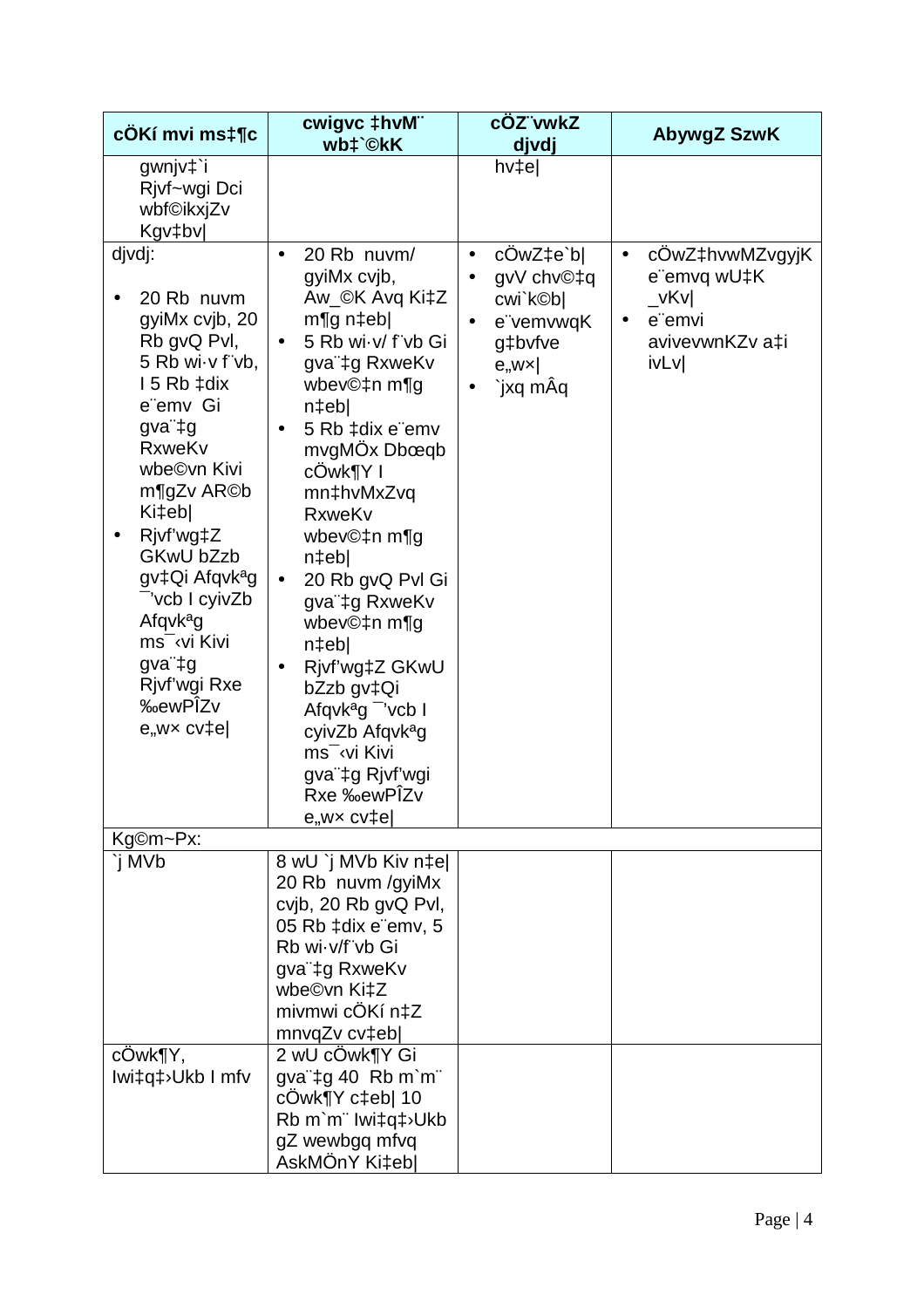| cÖKí mvi ms‡¶c | cwigvc ‡hvM"<br>wb‡`©kK | cÖZ"vwkZ<br>djvdj | AbywgZ SzwK |
|----------------|-------------------------|-------------------|-------------|
| DcKiY mnvqZv   | 50 Rb m`m¨ mnvqZv       |                   |             |
| cÖ`vb          | cv <sub>‡eb</sub>       |                   |             |
| cÖwZ‡e`b ^Zix, | 12 wU gvwmK, 1wU        |                   |             |
| gwbUwis, gvV   | cÖKí mgvß               |                   |             |
| cwi`k©b, AwWU  | cÖwZ‡e`b, gvV           |                   |             |
| BZ"vw          | cwi`k©b cÖªwZ‡e`b       |                   |             |
|                | BZ"vw`                  |                   |             |

## 3. JUSTIFICATION/BACKGROUND

The Aura Baura Beel Resource Management Organization (RMO) was formed for collaborative management of water recourses under Management of Integrated protected Area Co-Management (IPAC) Project under Department of Forest Department, Fisheries Department & Environment Department funded by USAID. Registered under process by Bangladesh Social Welfare Department. The RMO has been working towards increasing productivity, improving resource management and encourages more effective community awareness and involvement. The total EC member s of RMO is 24 (M-18, F-06) and total GB members are 96 (M-77, F-19). The total 08 number of village (Protabia, Sonabor kanda, Balia, Tatalpur, Kandapara, Digharpar, Kamaria, Gonoe Momina kanda) which are situated surrounding the Aura Baura bell under two union (Bajitkhila & Pakuria) and one Pourosova ( Sherpur sadar) . The major goal of the RMO is to prepare local communities to take responsibility of the long-term management of floodplain resources and to reduce dependency of wet land natural resource uses.

The biodiversity of water bodies of Bangladesh are disappearing rapidly due to population pressure, lack of proper management system, unauthorized utilization etc. Biodiversity influences economic, social and cultural development of community people and hence their standard of life. Many of the indigenous fishes & plants those once inhabited the PAs have either vanished or are facing extinction threat due to invasion by people, use of exotic species, habitat alteration, illegal fishing etc.

In response to the above mentioned issues the RMO has decided to initiate the project which is consistent with the objective of IPAC. New sanctuary establish  $\&$  old sanctuary maintenance in the Beel to facilitate the current Practices and efforts of local community which is entirely dependent on fishing. On the others hand for the livelihood development there will be 50 RUG/ VC poor members/ others poor communities 20 for poultry rearing (Hen/Swan) production, and 20 poor fisher men (4 groups for 4 ponds with 300 dcml approx.) for Pond fish culture, 5 for rickshaw/van, 05 local product hawker women from VC/RUG poor members benefited product development, value chain trade from project directly. In this regards there are some option for selecting trade eg Hen/duck rearing, van/rickshaw, etc. to overcome the context of social need & risk.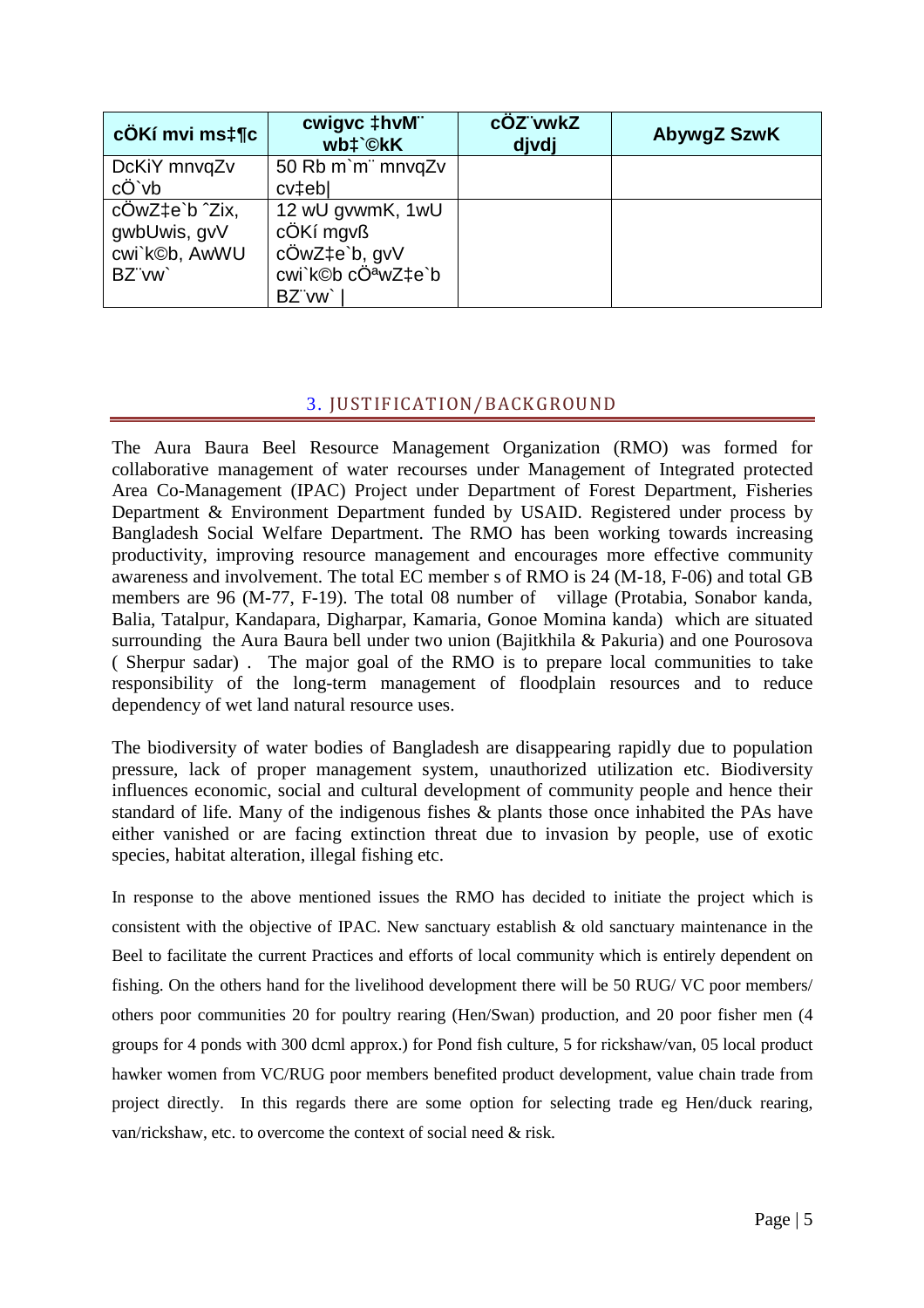This plan will stimulate balance in ecosystem and numerous other benefits which are absolutely necessary for the community people in order to implement the collaborative management of water resources.

The Chairman of two Union Parishad members one purposova who are living in the landscape area & have moral support for the implementation of the project and they assured that they would provide full support to make the project successful. So this project is a feasible in the area and will surely be implemented successfully.

### **Role of RUG/VC:**

(I)RUG/VC is usually meet to plan and prepare a 'menu' for village development and review the implementation of the plan by co-management organizations,

(II) RUG/VC is responsible to assist RBO for selecting participants of beneficiary selection, (III) RUG/VC is mandated to meet at least 12 times in a year; may meet more according to the necessary of community.

The primary Sources of income of peoples living around the KM site are agriculture & vegetable Production, Fish catching & culture, day labor, small trade. It is around 35% HHs have no secondary income source. The poor peoples become forced to incline on Wet land resources for livelihood.

It is very much cleared from the PRA reports that about 80 % household are landless and hardly living with small homestead land their own. On the other hand 20% HHs has cultivable land and the rest HHs have no cultivable land.

Food deficit are very common with the poor RUG/VC members and lower middle class households. Food deficit varies from season to season. It depends on availability and scope of alternative source of income. The poor people with micro credit program from major credit providing NGOs are living with vicious cycle of poverty line. They remain under poverty line becomes tense to do forest offense to back their weekly payment to NGO's.

Scope of opportunities: They have experience on various trades of agriculture & vegetable cultivation, poultry rearing, Goat rearing, Fish Culture and Management, Homestead Vegetable gardening, Small Trading, Eco-rickshaw puller training, Homestead Plantation etc. They are with no capital or working funds for different business and they have to do daily labors.

### 4. DESCRIPTION OF THE PROPOSED PROJECT

### • **Objectives:**

The main objectives of this proposed project is to reduce pressure on KM site and its constituent biodiversity in the best possible condition. Specifically, the following key objectives will be achieved during the implementation of the proposed project:

• To reduce pressure on Protected areas by providing sustainable income generation support to Wet land dependent communities like community RUG groups/village committee (VC) members who are residing in and around the PA areas.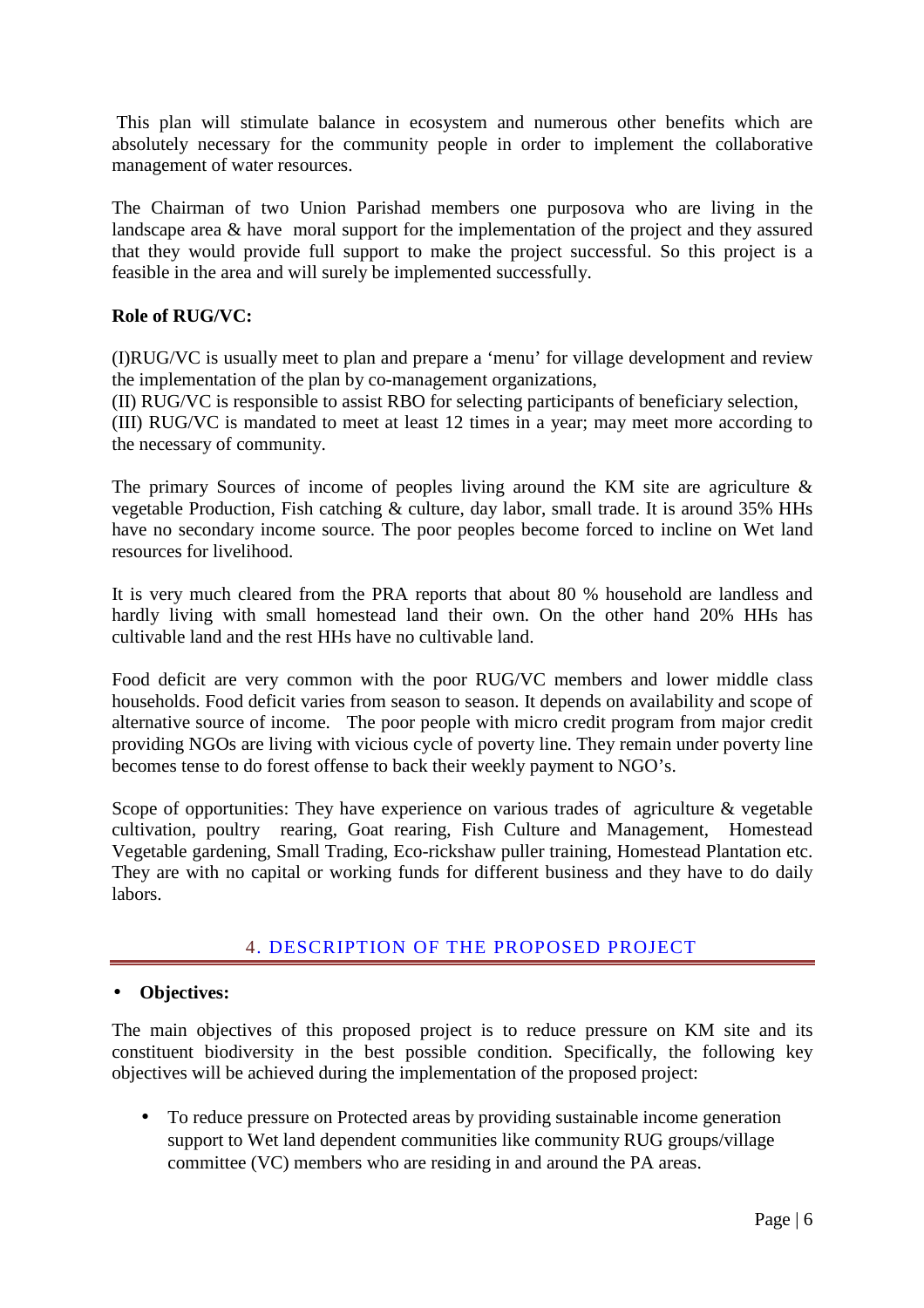- To raise capacity of co-management committee on project implementation and process of functioning co-management approach.
- Taking back Wet land dependent people from Wetland to non Wet land related business on different alternative value chain trades.

#### • **Final Results:**

- 50 RUG/VC groups' poor members & others poor men and women will get benefits directly from proposed project as alternative income generation support.
- A new sanctuary will establish & and old sanctuary maintenance for improvement of bio-diversity with conservation. Through this process, 200 surrounding households will be benefitted from fishing opportunities at Fishing season i. e Rainy season
- Fifty percent Wetland dependency will be reduced keep off pressure and Biodiversity will be increased.
- A working capital (support amount) will be established.
- Alternative income generating and value chain activities will be identified and adopted the participants.
- Income of the project participants will be increased.
- Decrease the dependency on wetland.
- Financial management capacity of the RMO will be improved.

### **Methods:**

 The success of the project implementation is the sound fund management system guided by approved guideline of RMO. The RMO of Aura beel Baura of KM site will be responsible for overall fund management. Their will be project implementation committee who will execute project activities. About eighty percent fund of the project will be use for income generation supports and rest of the fund will be use as training and orientation. RMO of KM site will play the vital role for disbursement and monitoring of the fund. The Treasurer and Member Secretary will be overall in charge of the financial and accounting and reporting. In this regard existing procurement management guideline, financial guideline will be followed. The RMO of Aura Baura Beel of KM will approve the Plan. How much money will be get by a beneficiary will be depend on IGA but there will be a ceiling so that maximum beneficiary can get chance to improve livelihood.

The project will create opportunities to Poultry rearing, Rickshaw Van pulling, Local product Hawker, pond fish culture, permanent fishing opportunity through Sanctuary development and management support in landscape areas of KM site. It will create income generation opportunities to RUG/VC poor & extreme poor members of men and women who live on Wet land t resources for their livelihood. Moreover it will back Wet land dependent peoples to agriculture/ vegetable cultivation related alternating income generation activities that release to grow up. The targeted poor people for the project will be able to improve their livelihoods and improve their existing economic situation through proper utilization of these natural resources in sustainable manner. This project will also ensure enhancing the biodiversity conservation and management. People with the limited scope of alternative means of living will get an opportunity to lead their life in a better condition and support their family from food security. This will also reduce the vulnerability and poverty. The project initiative will provide opportunity to the poor community people (RUG VC) to engage in the alternative livelihood opportunity and sustainable way of Income Generation Activity (IGA).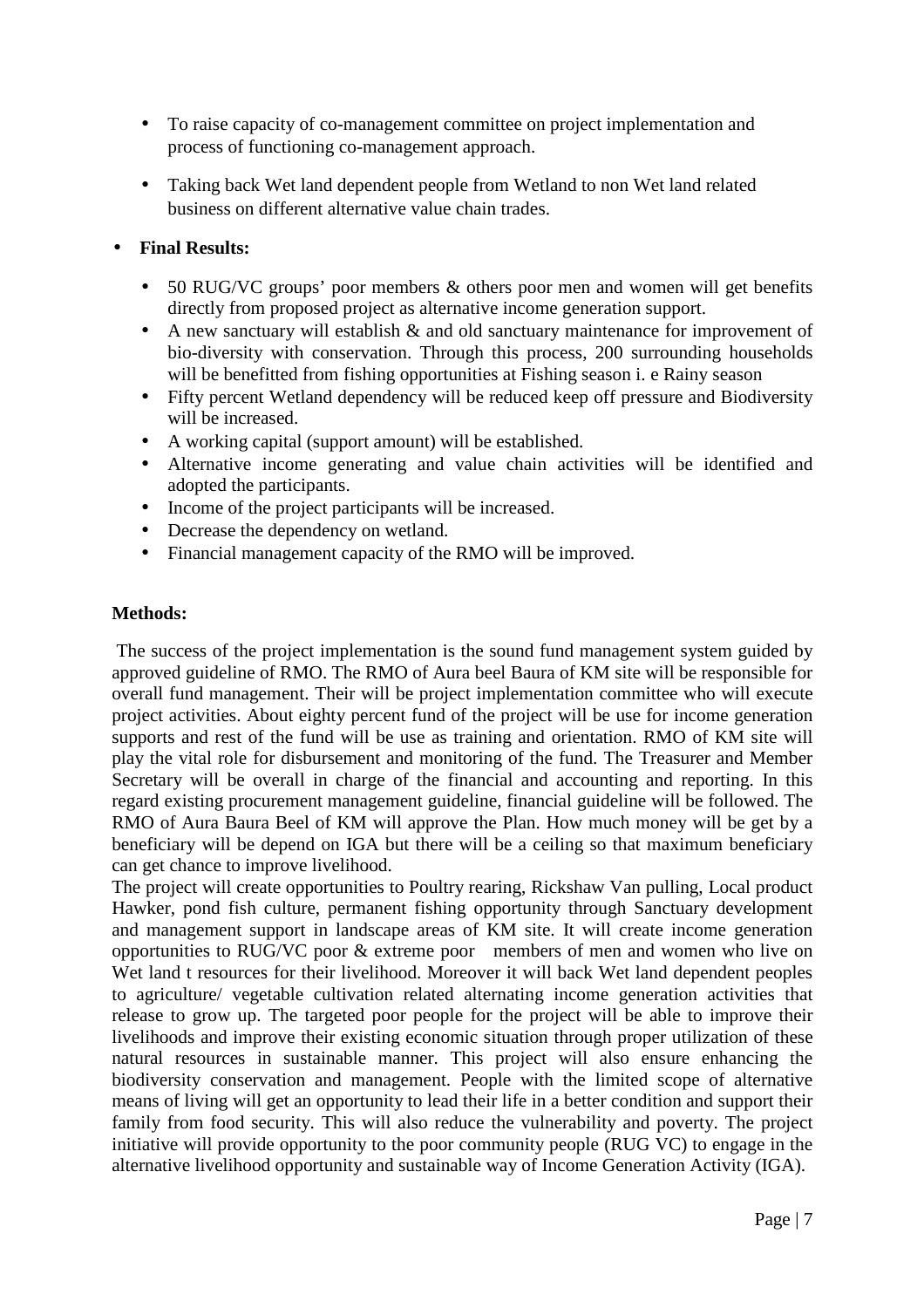#### **Activities:**

- **Group Formation:** The RUG/VC poor members & other poor peoples will be grouped according to their income generation support.
- **Training/orientation/meeting:** Training, orientation and various meeting will organize to provide on the desired trades of Poultry , goat/sheep rearing, product development, grocery shop, tailoring and pond fish culture, vegetable cultivation etc
- **Group Savings:** The support from the project will be as working capital to them. They will start group savings in order to bring them on self dependent. They will not go to micro finance institution for credit. It will help to break the vicious cycle of poverty from credit circle.
- **Support:** After the training or orientation the proposed (partial) support will be provided to the designed trade from the project and the beneficiary contribute the rest of amount.
- **Meeting:** They will sit in monthly meeting to keep them aware on business mode and up to date information. RMO member will participate their meeting as observer to know their progress and situation.
- **Field Visit:** Project implementation committee (PIC) will frequently visit project sites and keep record to prepared monthly report for internal and external report.
- **Reporting:** The project implementation committee (PIC) will prepare monthly report and sends to funding authority monthly and quarterly basis. After completion of project a final report will be prepared.
- **Audit:** The audit will carried out at ending the project activities from internal or external audit firm clearance from funding authority.

### **Evaluation Methodology :**

- RMO will form a Project Implementation Committee (PIC) selecting 3-5 members from committee for respective work area work ( i.e. on project site basis)
- The appointed RMO member will work on voluntary basis.
- Project implementation committee (PIC) will prepared a work plan and then they produce it to the monthly RMO meeting. It will be approved in RMO meeting. All activities will be executed following approved planed and guideline.
- The PIC will prepare a monthly report before meeting for following of every successive month.
- There will be cent percent of RUG member and rest others planned to be the beneficiaries from VC who are with skilled on respective trades.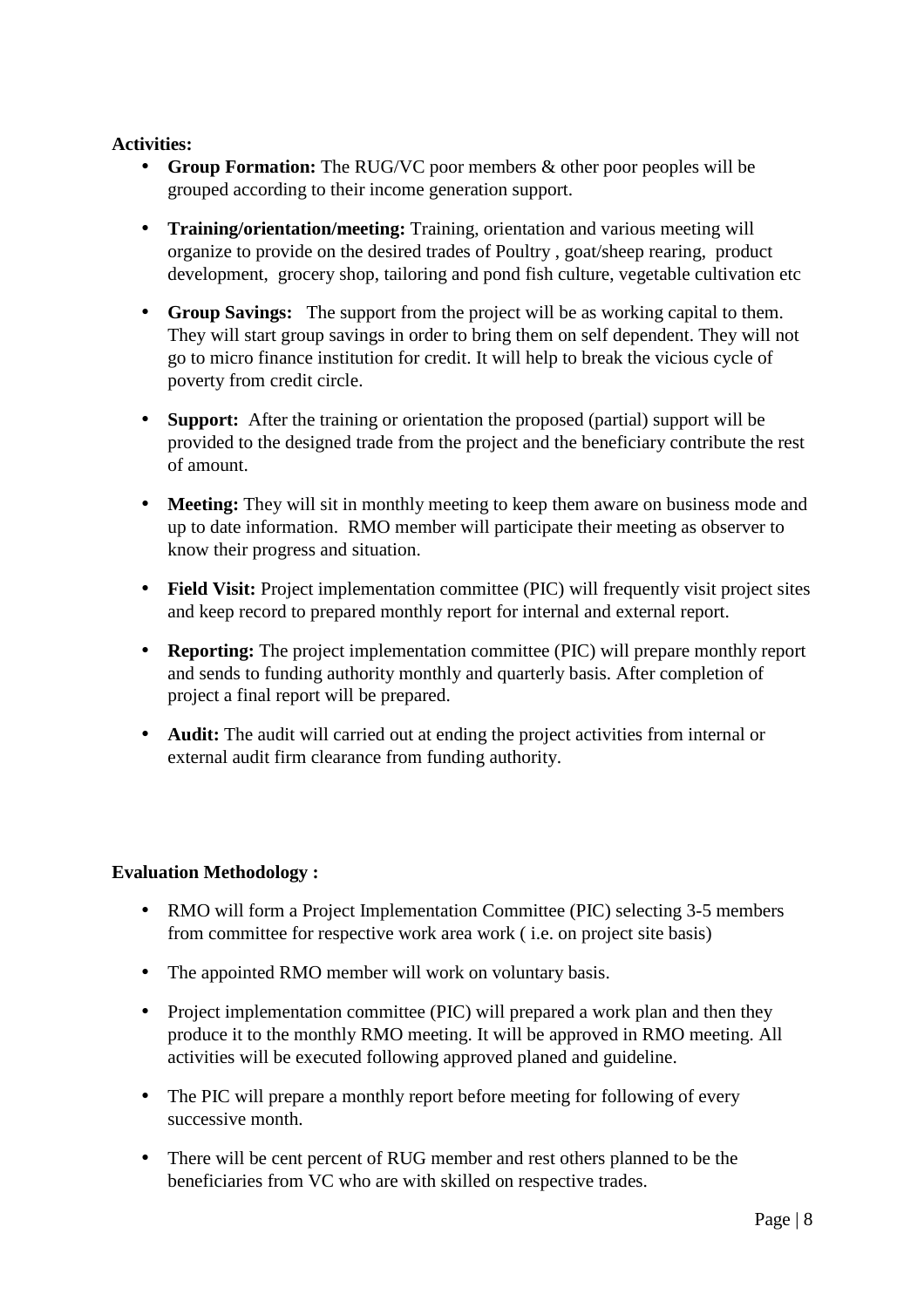- The project activities will be completed with time frame of pre-prepared work planned and report should be made accordingly.
- Internal audit will be performed every month.

#### **Communication, technical support insure and dissemination of results:**

- $\checkmark$  The communication methods will be applied over the beneficiaries involve directly and indirectly. The committee members will go to project areas and shared the outcomes activities with them.
- $\checkmark$  Project implementation committee (PIC) will arrange meeting at their office involving respective government officials, non government, and local authorities for focusing their activities performed successfully.
- $\checkmark$  Technical Support will insure by the Net working, advocacy with the involvement of Agriculture, fisheries livestock department & other respective stallholders. The trade wise technical training/ orientation will arrange before provide input support to the beneficiaries.

# 5.WORK PLAN

|                         | Table: 02                        |                                 |   |  |   |   |  |   |                |    |    |    |  |
|-------------------------|----------------------------------|---------------------------------|---|--|---|---|--|---|----------------|----|----|----|--|
| SL.                     | <b>Activities/Sub Activities</b> | <b>August 2011 to July 2012</b> |   |  |   |   |  |   | <b>Remarks</b> |    |    |    |  |
| No.                     |                                  | ว                               | 3 |  | 5 | 6 |  | 8 | 9              | 10 | 11 | 12 |  |
| $\mathbf{1}$            | Group Formation                  |                                 |   |  |   |   |  |   |                |    |    |    |  |
|                         | Training, orientation,           |                                 |   |  |   |   |  |   |                |    |    |    |  |
| $\overline{2}$          | meeting                          |                                 |   |  |   |   |  |   |                |    |    |    |  |
|                         | <b>Purchasing Support</b>        |                                 |   |  |   |   |  |   |                |    |    |    |  |
| 3                       | Materials                        |                                 |   |  |   |   |  |   |                |    |    |    |  |
|                         | Distribute input support         |                                 |   |  |   |   |  |   |                |    |    |    |  |
| $\overline{\mathbf{4}}$ | material to the groups           |                                 |   |  |   |   |  |   |                |    |    |    |  |
|                         | Harvesting/Trading               |                                 |   |  |   |   |  |   |                |    |    |    |  |
|                         | activities by the                |                                 |   |  |   |   |  |   |                |    |    |    |  |
| 5                       | beneficiaries                    |                                 |   |  |   |   |  |   |                |    |    |    |  |
|                         | New Sanctuary                    |                                 |   |  |   |   |  |   |                |    |    |    |  |
| 6                       | establishment                    |                                 |   |  |   |   |  |   |                |    |    |    |  |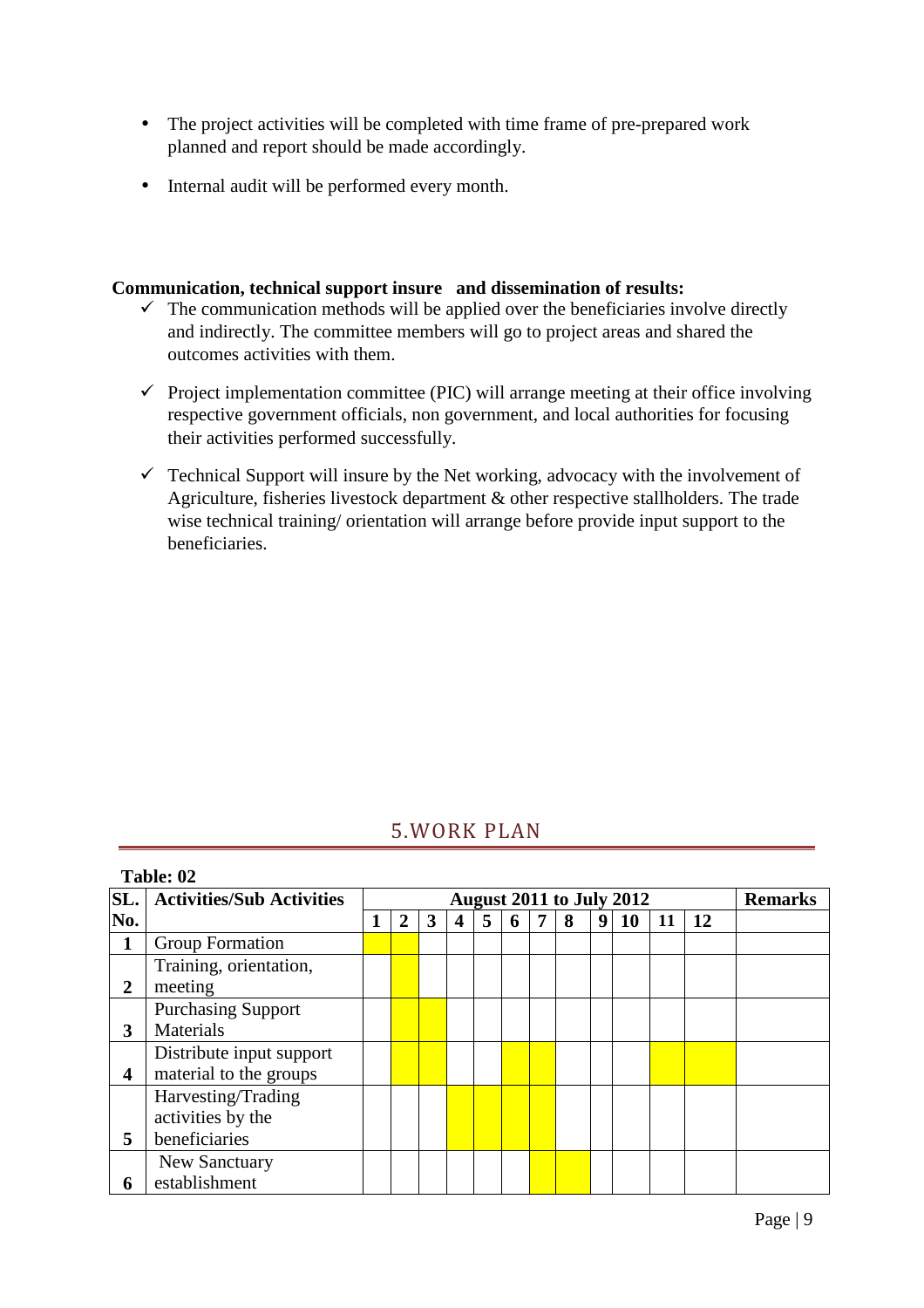|    | Old Sanctuary                |  |  |  |  |  |  |  |
|----|------------------------------|--|--|--|--|--|--|--|
| –  | maintenance                  |  |  |  |  |  |  |  |
|    | <b>Technical Support for</b> |  |  |  |  |  |  |  |
| 8  | growth and maintenance       |  |  |  |  |  |  |  |
| 9  | Field Visit and monitoring   |  |  |  |  |  |  |  |
| 10 | Reporting progress           |  |  |  |  |  |  |  |
| 11 | Audit                        |  |  |  |  |  |  |  |
| 12 | Result/Impact study          |  |  |  |  |  |  |  |
| 13 | Closing report               |  |  |  |  |  |  |  |

## **6.** SUSTAINABILITY PLAN

The main criteria of selecting project participants will be the direct RUG members and poor VCF member from climate changed impacted landscape areas of KM site. All the project participants were selected by Resource Management Committee (RMC). The vision of institutional development of the project participants is to initiate sustainable income generation that will reduce pressure to forest and the environment, increase biodiversity and create wealth to generate income in order to achieve the millennium development goals. The project implementation team (RMO) will show willingness to continue with Project activities after phase out the project. The on-going activities will attract support from volunteers, government departments, other NGOs etc.

The process of developing quarterly work plan will be participatory where key stakeholders will be involve, with facilitation from the project implementation team using group interview and field observation. Training of project participants are essential in laying a strong foundation for the development of conservation enterprise, which cannot be built without the help of technically skilled persons. The project will address specific training for the project participants on agriculture / vegetable cultivation it product development, grocery shop and poultry rearing  $\&$  goat/sheep rearing, pond fish culture for alternative income generating activities, organizational development and management etc. Project implementation team will hold regular visit and

Follow up progress of the project with beneficiaries and related stakeholders. These closed trust relation will link up ample opportunity to explain business that assists to earn sustainable income from targeted enterprise.

Project monitoring is a process that will record achievements of its objectives and the work plan. The management team will form monitoring unit to facilitate this process. The monitoring unit will make regular visits to the field and observe on what is being done. It will maintain progress records at different stages. The facilitators will record to gather information and disseminate the same to the beneficiaries. The project will identify stakeholders/development partners from the government departments and non-government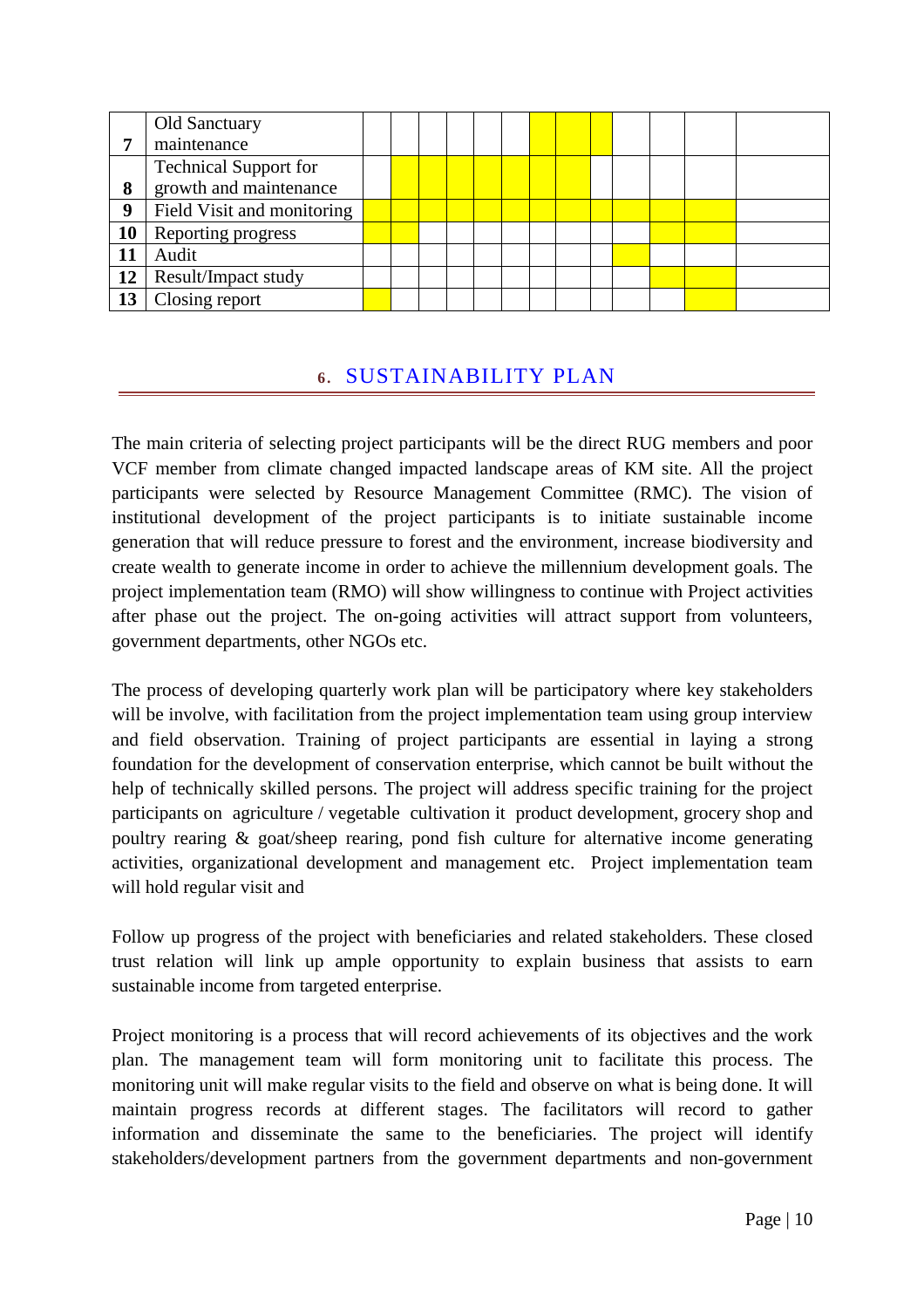organizations to work with. Collaboration will provide efficient service delivery and sustain project activities after donor support.

IPAC team will impart training for RMO on monitoring the project activities of VCF who will directly be implementing proposed AIG activities. Regular basis IPAC will insure technical services by assistance of respective department.

## **BUDGET**

#### **Table 3: Budget**

| <b>SL</b>      | лиги римги нигр<br><b>Head of Expenditure</b>                            | <b>Quantity</b> | <b>Unit</b> | <b>Grant</b><br><b>Amount</b> | <b>Community</b>    | <b>Total (BDT)</b> |
|----------------|--------------------------------------------------------------------------|-----------------|-------------|-------------------------------|---------------------|--------------------|
|                |                                                                          |                 | <b>Cost</b> | (BDT)                         | <b>Contribution</b> |                    |
| Α              | Program cost (Support):                                                  |                 |             |                               |                     |                    |
| $\mathbf{1}$   | Poultry rearing (Hen/Duck)                                               | 20              | 3,000       | 60,000                        | 20,000              | 80,000             |
| $\overline{2}$ | Rickshaw/Van                                                             | 5               | 6,000       | 30,000                        | 10,000              | 40,000             |
| 3              | Pond Fish Culture (4 groups<br>for 4 ponds with 300dcml<br>approx.)      | 20              | 4,000       | 80,000                        | 30,000              | 110,000            |
| 4              | Local product hawker                                                     | 5               | 4,000       | 20,000                        | 7,500               | 27,500             |
| 5              | Office Room extension<br>works                                           | $\mathbf{1}$    | 100,000     | 100,000                       | 10,000              | 110,000            |
| 6              | A new Sanctuary<br>establishment *                                       | $\mathbf{1}$    | 92,750      | 92,750                        | 17,000              | 109,750            |
| $\overline{7}$ | An old sanctuary<br>maintenance *                                        | $\mathbf{1}$    | 93,350      | 93,350                        | 64,250              | 157,600            |
|                | Sub-total - A                                                            |                 |             | 476,100                       | 158,750             | 634,850            |
| B              | <b>Training cost:</b>                                                    |                 |             |                               |                     |                    |
| $\mathbf{1}$   | Poultry rearing                                                          | 20              | 200         | 4,000                         |                     | 4,000              |
| $\overline{2}$ | Pond Fish Culture( 4 groups<br>& 4 Ponds with 300 dcml<br>approx, land)) | 20              | 200         | 4,000                         |                     | 4,000              |
| 3              | Honorarium for<br>Trainer/Facilitator                                    | $\overline{2}$  | 500         | 1,000                         |                     | 1,000              |
|                | Sub-total - B                                                            |                 |             | 9,000                         |                     | 9,000              |
| $\mathsf{C}$   | <b>Administrative cost:</b>                                              |                 |             |                               |                     |                    |
| $\mathbf{1}$   | <b>Office Supplies</b>                                                   | 6               | 400         | 2,400                         |                     | 2,400              |
| $\overline{2}$ | Photocopy, mail, postage                                                 | 6               | 250         | 1,500                         |                     | 1,500              |
| 3              | Audit                                                                    | $\mathbf{1}$    |             |                               |                     |                    |

#### **Aura Baura RMO LDF PP**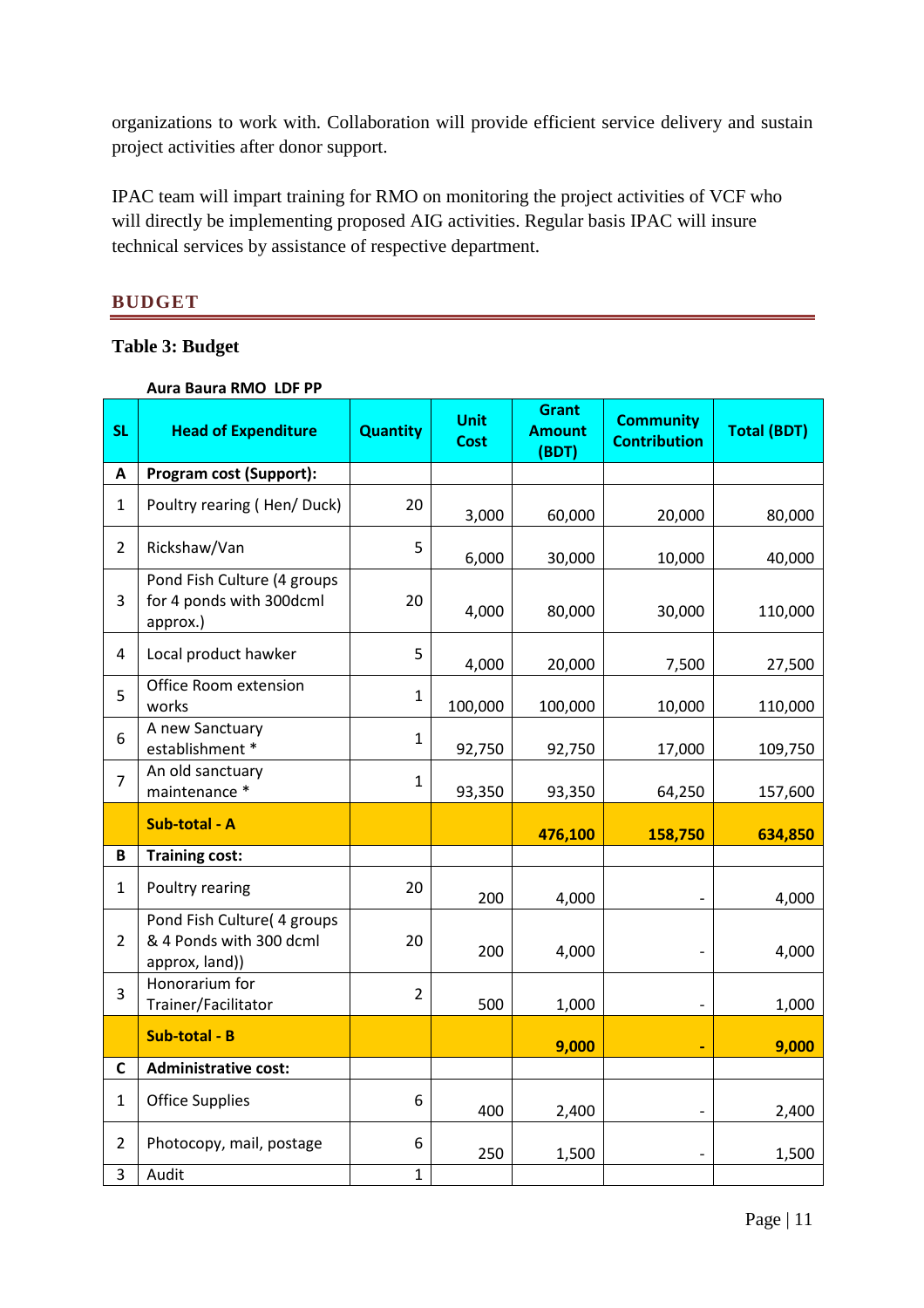|   |                    |   | 5,000 | 5,000   | $\overline{\phantom{0}}$ | 5,000   |
|---|--------------------|---|-------|---------|--------------------------|---------|
| 4 | Transport cost     | 6 | 500   | 3,000   | 5,000                    | 8,000   |
| 5 | Travel and perdiem | 6 | 500   | 3,000   | 5,000                    | 8,000   |
|   | <b>Sub-total-C</b> |   |       | 14,900  | 10,000                   | 24,900  |
|   | Total Cost (A+B+C) |   |       | 500,000 | 168,750                  | 668,750 |

#### **New Sanctuary**

| <b>SL</b>      | Discription/Item   |            | <b>Unit</b>  | Unit cost | <b>Total cost</b> | <b>CMC</b><br>Contribution |
|----------------|--------------------|------------|--------------|-----------|-------------------|----------------------------|
| $\mathbf{1}$   | Bamboo (big)       | <b>Nos</b> | 150          | 225       | 33,750            |                            |
| $\overline{2}$ | Bamboo (Small)     | <b>Nos</b> | 100          | 100       | 10,000            |                            |
| 3              | Tree branch        | package    | $\mathbf{1}$ | 15,000    | 15,000            |                            |
| 4              | Transport          | Van        | 30           | 200       | 6,000             |                            |
| 5              | Labour             | Man        | 90           | 300       | 27,000            | 13,500                     |
| 6              | Nylon rope         | kg         | 20           | 200       | 4,000             |                            |
| $\overline{7}$ | Boat fare          | <b>Nos</b> | 35           | 200       | 7,000             | 3,500                      |
| 8              | Red flag           | <b>Nos</b> | 30           | 30        | 900               |                            |
| 9              | G, I, Tar          | kg         | 10           | 120       | 1,200             |                            |
| 10             | Parkas             | kg         | 25           | 130       | 3,250             |                            |
| 11             | Sign board         | <b>Nos</b> | $\mathbf{1}$ | 1,000     | 1,000             |                            |
| 12             | <b>Others Cost</b> | <b>Nos</b> | $\mathbf 1$  | 650       | 650               |                            |

**109,750 17,000** 

|           | <b>Old Sanctuary</b> |            |             |           |                   |                                   |
|-----------|----------------------|------------|-------------|-----------|-------------------|-----------------------------------|
| <b>SI</b> | Discription/Item     |            | <b>Unit</b> | Unit cost | <b>Total cost</b> | <b>CMC</b><br><b>Contribution</b> |
| 1         | Bamboo (big)         | <b>Nos</b> | 30          | 225       | 6,750             |                                   |
| 2         | Bamboo (Small)       | <b>Nos</b> | 100         | 100       | 10,000            |                                   |
| 3         | Tree branch          | Package    | 1           | 5,000     | 5,000             |                                   |
| 4         | Transport            | $15$ (van) | 15          | 200       | 3,000             |                                   |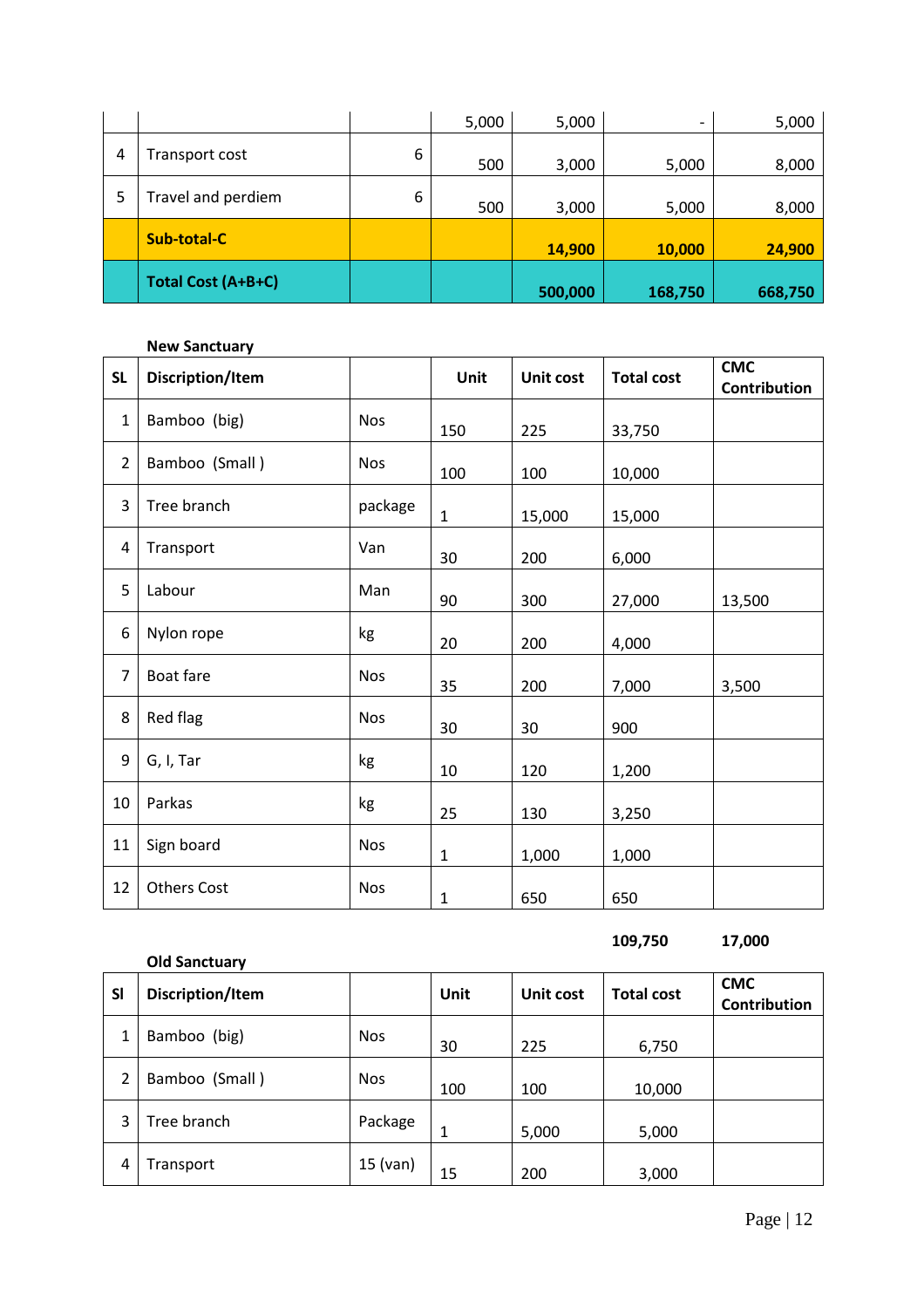| 5  | Labour                                              | 40 (man)         | 40     | 300            | 12,000  | 6,000  |
|----|-----------------------------------------------------|------------------|--------|----------------|---------|--------|
| 6  | Nylon rope                                          | 10 <sub>Kg</sub> | 10     | 200            | 2,000   |        |
| 7  | Boat fare                                           | <b>Nos</b>       | 20     | 200            | 4,000   | 2,000  |
| 8  | Red flag                                            | <b>Nos</b>       | 15     | 30             | 450     |        |
| 9  | G, I, Tar                                           | 5 Kg             | 5      | 120            | 600     |        |
| 10 | Parkas                                              | 10 Kg            | 10     | 130            | 1,300   |        |
| 11 | Re-Excavation (150 ft x150<br>$ft x 2. \text{cuff}$ |                  | 56,250 | $\overline{2}$ | 112,500 | 56,250 |

#### **Grants: Taka Five Lakh only**

**157,600 64,250** 

Note: Sanctuary establishment and maintenance will cover additionally 200 HHs from surrounding villages

## 8. PROPOSED SCHEDULE OF FUND DISBURSEMENT

#### **Table 4: The schedule of fund disbursement**

| <b>Installment for project Activities</b> | <b>Period</b><br>(Months/Year) | <b>Estimated</b><br><b>Cost</b> | % of Grant<br><b>Amount</b> |
|-------------------------------------------|--------------------------------|---------------------------------|-----------------------------|
|                                           | $1st$ & $2nd$ Quarter 6        |                                 |                             |
| 1st Installment                           | month                          | 250,000.00                      | 50%                         |
|                                           | $3^{\text{rd}}$<br>Quarter 3   |                                 |                             |
| 2nd Installment                           | months                         | 125,000.00                      | 25%                         |
|                                           | 4rth Quarter 3                 |                                 |                             |
| 3rd Installment                           | months                         | 125,000.00                      | 25%                         |
|                                           |                                |                                 |                             |
| <b>Total</b>                              |                                | 500,000.00                      | 100%                        |

**In word: Five lac only**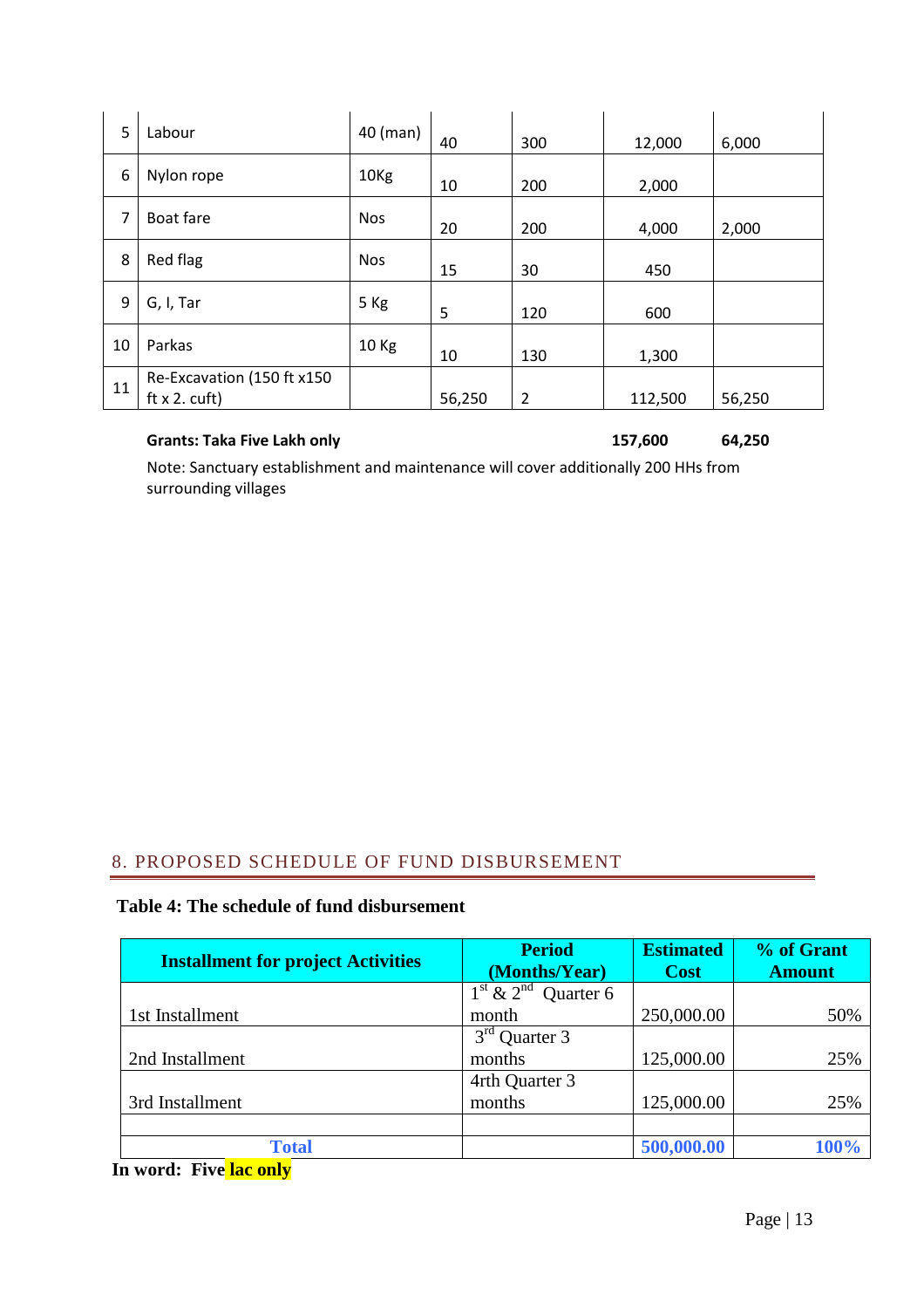| <b>SL</b> | <b>AIG/Value Chain</b>                    | <b>Time</b><br><b>Frame</b> | <b>Earning in</b><br>BDT. |
|-----------|-------------------------------------------|-----------------------------|---------------------------|
|           | Poultry rearing                           | Yearly                      | 15,000.00                 |
| 2         | Pond Fish Culture (10dc)                  | Six monthly                 | 7,500.00                  |
| 3         | Rickshaw/Van                              | Weekly                      | 1,400.00                  |
| 4         | Hawker                                    | Monthly                     | 4,500.00                  |
|           | Fishing from Sanctuary and beel in season | monthly                     | 5,000                     |

#### **Table 5: Earning matrix (approximately) from selected per individual:**

## **Ongoing activities:**

**Social mobilization:** Trying to stop all illegal activities with the assistance of different departments and agencies. Besides they are making contact with local government and local influential as a part of social mobilization.

**Meeting:** Every year the RMO prepares an Annual Development Plan (ADP). Regular monthly meeting is being carried through in order to implement the plan successfully. The organization prioritizes the important activities and select responsible person for implement. Other than that, important meetings are called considering the circumstances.

**Day observation:** RMO observes different international and national day like Biodiversity Day, Environment Day etc and also participates in different fairs according to their interest.

**Awareness program:** RMO arranges awareness program in different issues regarding biodiversity conservation at village level and union level.

**Project implementation:** The RMO has taken initiative of different landscape development projects like Sanctuary building, sanctuary management, fish release, Aquatic weeds management.

**VC formation:** Village committee formation and regular follow-up is done by the RMO. **Conflict resolution:** RMO takes initiative if any conflict raise related to Protected Area (PA) conservation.

**Livelihood activities:** The organization always trying to collect fund from different government and non-government organizations for livelihood development at landscape community.

**Linkage development:** For the development of linkage the organization liaises with different Government Organizations (GOs), Non Government Organizations (NGOs) and other stakeholders.

**PA management:** Besides different development activities, through implementation of government rules and regulation in collaboration with GO departments RMO trying to manage the PA.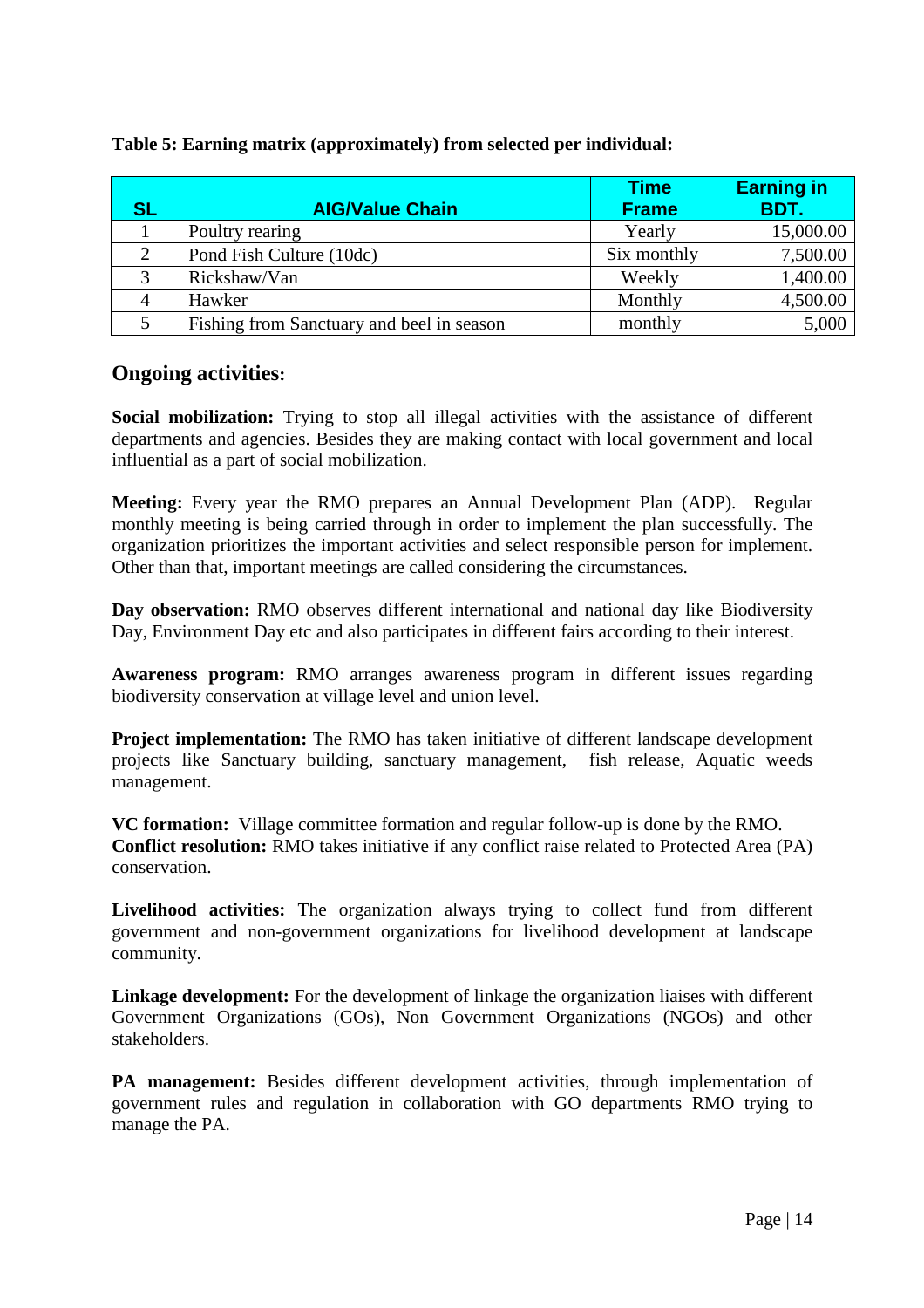**Others:** The organization is conducting different activities on welfare, cultural, educational, training and infrastructural development for the poor people specially men-women, children and ethnic community those are living at Aura Baura beel and its landscape area

#### **Organization Profile:**

#### **Table: 06**

| Name of the Organization                   |                   | : Aura Baura beel Resource management organization (<br>RMO)                                          |
|--------------------------------------------|-------------------|-------------------------------------------------------------------------------------------------------|
| <b>Contact Parson</b>                      |                   | : Md. Amir Ali Sarkar Chairman, Aura Baura RMO,<br>Contact No. - 01718-914882.                        |
| <b>Address of RMO</b>                      |                   | : Village: -Protabia, P.O: Sherpur, Upazila: sherpur Sadar,<br>Dist.: Sherpur.                        |
| Registration Number<br>[Social]<br>welfare | $\sim$ 100 $\sim$ | Sher------- in the year of 2010 (under process i.e. all<br>documents already has submitted to the SDO |
| Bank A/C Number                            |                   | : CA 25877, Sonali Bank, Sherpur Main Branch,<br>Sherpur                                              |
| <b>Last Audit Period</b>                   |                   | $---$                                                                                                 |
| Year of Establishment                      |                   | 08/02/2010                                                                                            |
| Number of VC under the RMO:                | ÷                 | -08                                                                                                   |
| Total EC member:                           |                   | 24 (Male: 18 and Female: 06)                                                                          |
| <b>Total GB members</b>                    |                   | 96 (Male-77, Female-19)                                                                               |

#### **Organizational structure:**

There are 96 members in the organization; the executive committee consists of 24 members. among them 7 are office bearers- Chairman, Vice Chairman, Secretary, Vice Secretary, Treasurer, Communication Secretary, Female Secretary, The RMO is led by Mr. Md. Amir Ali Sarkar (60), the Chairman. He is commencing to work with the organization from 2010. He became the chairman on 08/02/2010 and continuing his second year as the chairman. He has specialization in social working. Vice Chairman Md. Taifur Rahman is a farmer. Treasurer Mr. Md. Joynal Abedin is a farmer. Md. Bablu Mia is the Secretary. Vice secretary is Md. Osman Gani. Mst Rabeya Begum is the Female Secretary and Md Anowar Hossain public secretary.

### **RECORD KEEPING AND INTERNAL CONTROL**

Bank Account No:

• STD-C/A 25877

Title of Bank A/C:

• Aura Baura BeelResource management organization (RMO), (Km site) Sherpur sadar , Sherpur.

Type of A/C (CD/STD/Savings/others):

• STD Account

Name of Bank, and Branch:

• Bangladesh Sonali Bank , Main Brach, Sherpur

Address:

• Sherpur Sadar main Branch, Sherpur.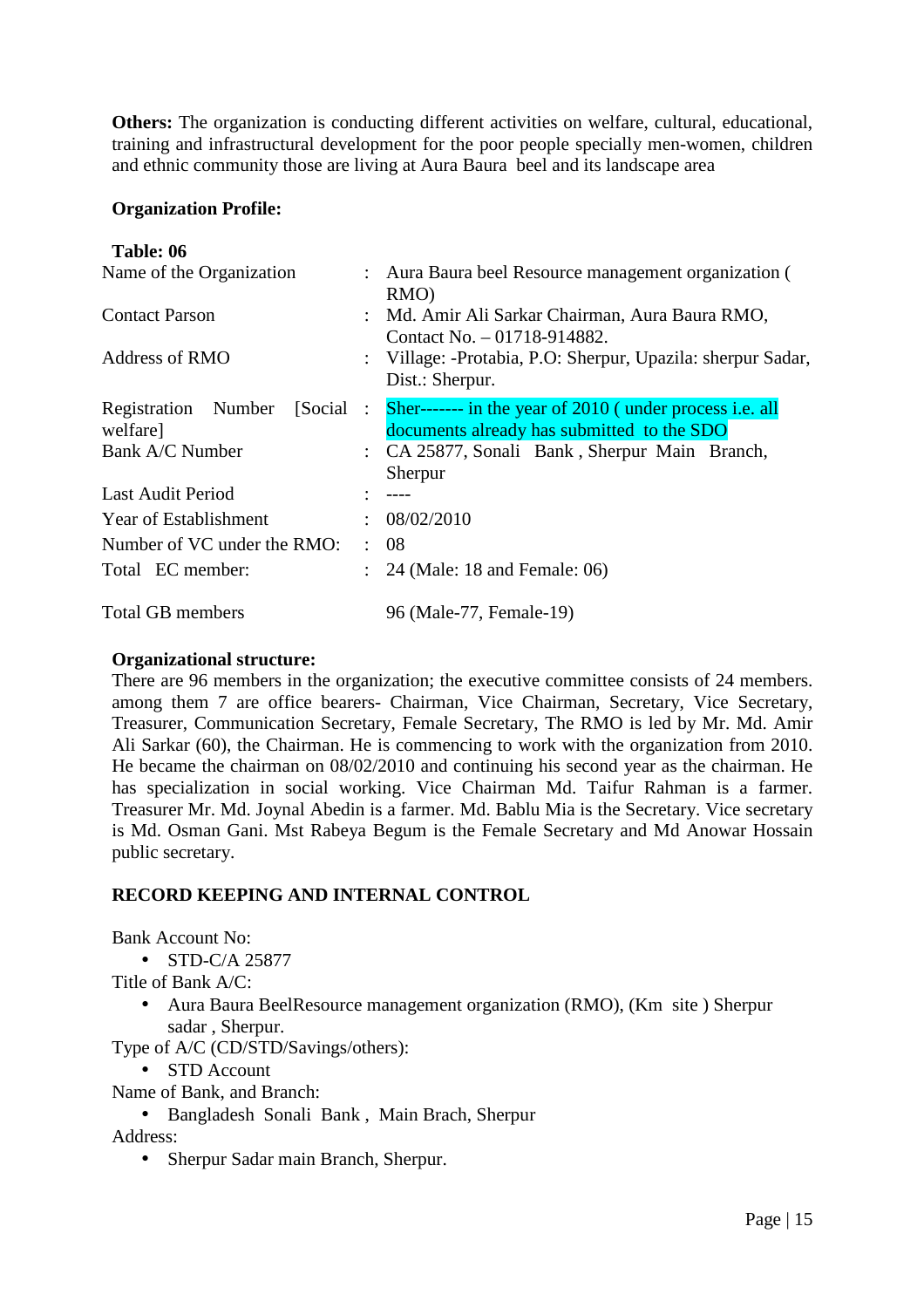Name and Designation of person (s) authorized to sign the cheques:

- Chairman Mr.M D Amir Ali Sarkar, . Sherpur
- Treasurer: Mr- Md Joynal Abedin , Sherpur.
- Please describe your plan for Accounting, and other record keeping, documentation of the project activities. Also, describe your plan for internal control mechanism for Finance, and Assets. (Maximum ½ page)

Accounting System:

- RMO have a manual book keeping and accounting procedure until such time RMO management decides to computerize the existing accounting system. The RMO office has maintained the following book of accounts and vouchers for day-to-day record keeping. , Cash Book, General Ledger, Stock Register (if required), Fixed Asset Register, Payment Voucher, Payment Voucher, Journal Voucher
- No transaction is accepted as authorized unless is approved by the respective authority. The respective account officers will scrutinize the bills/vouchers of all the works of the projects. The scrutinized will be approved by Chairperson/President of Co management Committee. In the absence of Chairperson/President the person nominated by him will give the approval of the bills/vouchers.

**Banking/procurement guide line/Financial guide/travel guide line:** The RMO will have the followed those policies which have already supplied from IRG for conducting and controlling the bank account & mentioned issues:

#### **Enclosures:**

- 1. Organizational Profile ,
- 2. Certificate of Registration(under process) and/or Published Govt. Gazette,
- 3. Certification of bank A/C provided by concerned bank,
- 4. Meeting Minutes with Signature of Management Committee,
- 5. Budget basis (if any, detail breakdown of each broad category),
- 6. Copy of the Policy Manuals (Constitution, Procurement, Travel & Perdiem, Personnel), which are provided by IPAC and approved by the Management Committee.

Please list the Management Committee of the organization that will be involved in the implementation of the project. Insert rows as require

| SL | <b>Name</b>            | <b>Designation in</b><br>organization |
|----|------------------------|---------------------------------------|
|    | Mr. Md.Amir Ali Sarkar | Chairman                              |
| ∠. | Mr. Md. Bablu Mia      | Secretary                             |
| J. | Mr Md. Joynal Abedin   | Treasurer                             |

#### **Table: 07**

#### 10. SIGNATURE

I, the undersigned Mr.Md Amir Ali Sakar Chairman of Aura Baura bell RMO Km site, that is requesting financial assistance from the Small Grant component for the implementation of proposed activity related to "Improvement of biodiversity & conservation and Creating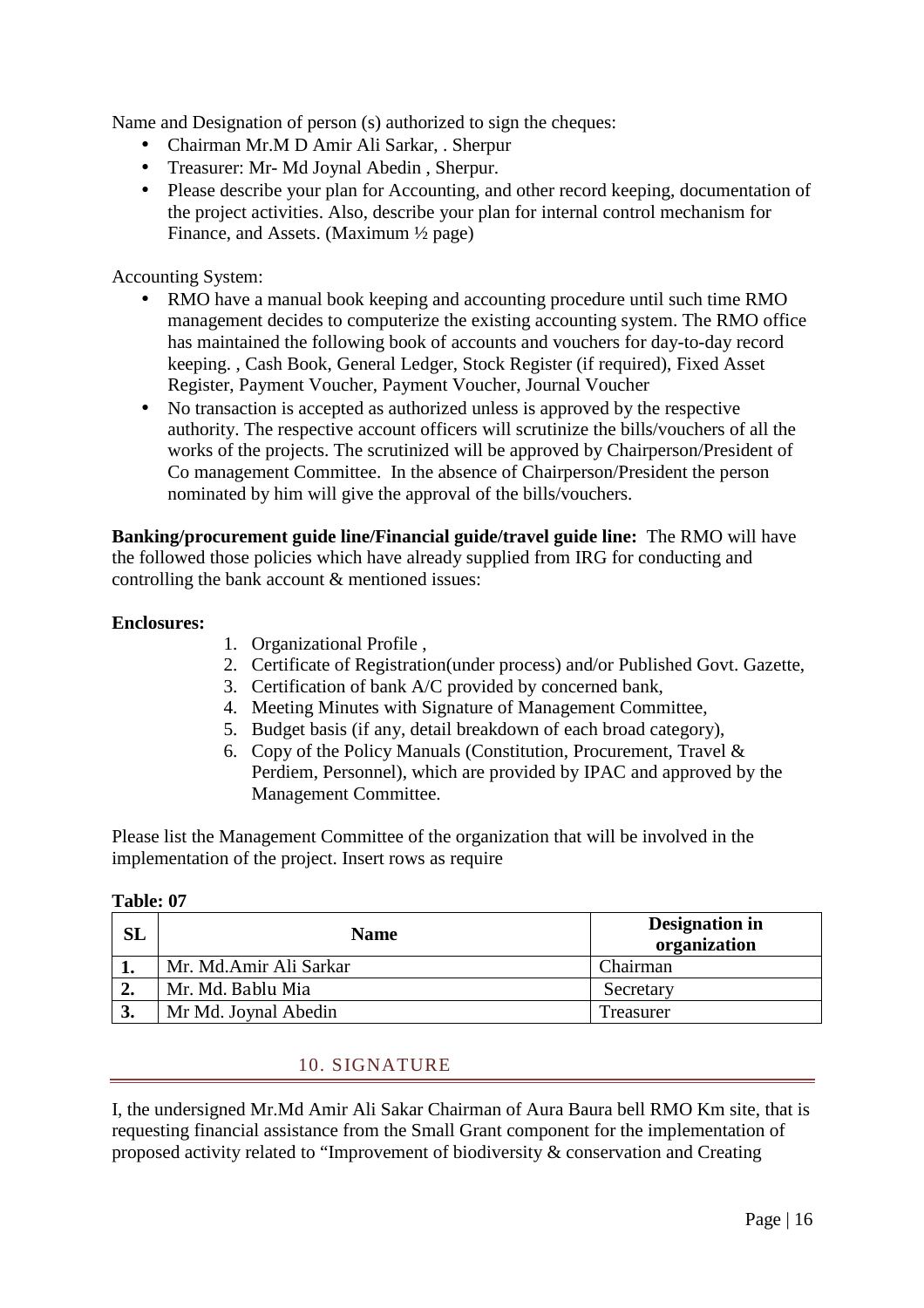sustainable Income for RUG & VCF members who are vulnerable to climate Change" certify that all the information in the grant application file is exact and correct.

|  | Date:<br>------ |
|--|-----------------|
|--|-----------------|

Beneficiaries will be engaged in the project: Village and Union wise List of Beneficiaries, as per following table: 08 tentative Beneficiaries List of LDF proposals and members list of Executive Committee annexure : 01

### **Table: 08 Tentative Participants List of Aura Baura beel LDF proposal –Km site**

| Sl no | Name               | Fathers/Husband<br><b>Name</b> | Village | Occupation   | Age/M<br>ale/Fe | Trade                   |
|-------|--------------------|--------------------------------|---------|--------------|-----------------|-------------------------|
|       |                    |                                |         |              | male            |                         |
| 01    | Md. Moznu Mia      | Late. Jonab ali                | Kamaria | Van polar    | 50/M            | Van polar               |
| 02    | Mrs. Morjina Begum | Md. Shajahan Mia               | Kamaria | House wife   | 30/F            | Poultry rearing         |
| 03    | Mrs. Jomury Begum  | Late. Kalu Shake               | Kamaria | Labour       | 45/F            | Poultry rearing         |
| 04    | Mrs. Sorna Begum   | Late.Amirul Islam              | Kamaria | Labour       | 32/F            | Poultry rearing         |
| 05    | Md. Razaul Karim   | Late. Jonab ali                | Kamaria | Labour       | 35/M            | Goat rearing            |
| 06    | Md. Johor ali      | Md. Fakir Mahmud               | Kamaria | Van polar    | 35/M            | Van polar               |
| 07    | Md. Towhiz uddin   | Late. Nandu Shake              | Kamaria | Masson       | 40/M            | Goat rearing            |
| 08    | Mrs. Tulo Begum    | Late. Fakir Mahmud             | Kamaria | Labour       | 35/F            | Poultry rearing         |
| 09    | Mrs. Honufa Begum  | Md. Montaz ali                 | Kamaria | House wife   | 40/F            | Goat rearing            |
| 10    | Md. Shorim uddid   | Late. Jomman Shake             | Kamaria | Grocery Shop | 60/M            | <b>Grocery Business</b> |
| 11    | Md. Ansar ali      | Md. Jamal uddin                | Kamaria | Labour       | 35/M            | Grocery Business        |
| 12    | Md. Kasul Mia      | Md. Nono Mia                   | Kamaria | Fisher Man   | 30/M            | Duck rearing            |
| 13    | Md. Tomu mia       | Md. Aize Uddin                 | Kamaria | Grocery      | 40/M            | <b>Grocery Business</b> |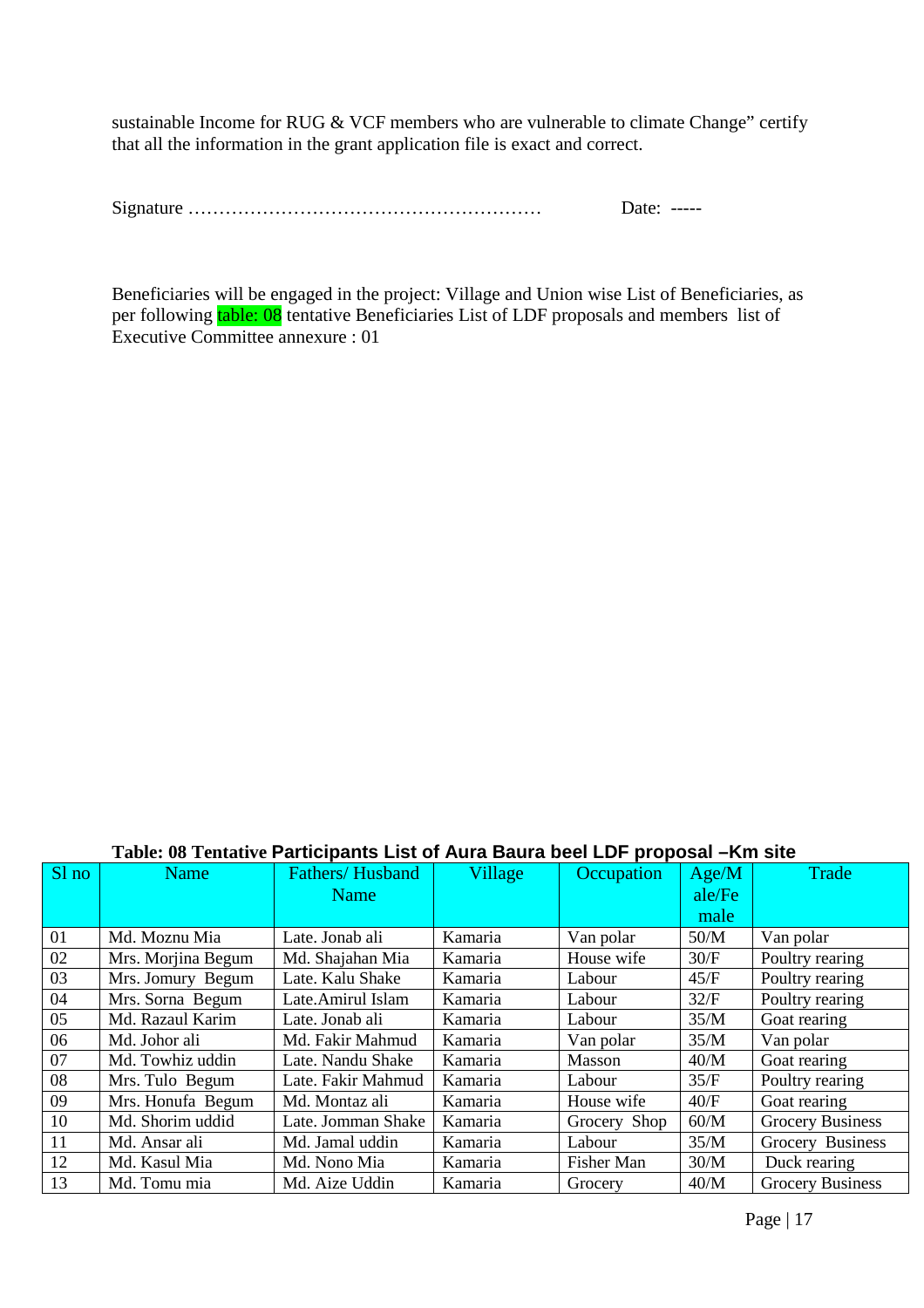|    |                    |                    |               | <b>Business</b>      |        |                         |
|----|--------------------|--------------------|---------------|----------------------|--------|-------------------------|
| 14 | Md. Ramjan ali     | Late-Ganda mia     | Kamaria       | Grocery              | 42/M   | Grocery Business        |
|    |                    |                    |               | <b>Business</b>      |        |                         |
| 15 | Md. Koromot Ullaha | Late-Nasir Shake   | Kamaria       | Fisher Man           | 50/M   | Vegetable               |
|    |                    |                    |               |                      |        | cultivation             |
| 16 | Md. Mohijal Mia    | Md. Towri Shake    | G.            | Van polar            | 30/M   | Van polar               |
|    |                    |                    | mominakanda   |                      |        |                         |
| 17 | Md. Shohidul Mia   | Md. Toub ali       | G.            | <b>Fisher Man</b>    | 35/M   | Vegetable               |
|    |                    |                    | mominakanda   |                      |        |                         |
| 18 | Md. Anowar ali     | Md Jomshed ali     | G.            | Van polar            | 30/M   | Van polar               |
|    |                    |                    | mominakanda   |                      |        |                         |
| 19 | Md. Tajimuddin     | Late. Doulla Shake | G.mominakand  | Grocery              | 35/M   | Grocery business        |
|    |                    |                    | a             | <b>Business</b>      |        |                         |
| 20 | Md. Abu Hossain    | Late. Shodai Shake | G.mominakand  | Grocery              | 38/M   | Grocery business        |
|    |                    |                    | a             | business             |        |                         |
| 21 | Md. Ahammad ali    | Late. Johor Shake  | G.mominakand  | Fisher Man           | 39/M   | Fish culture            |
|    |                    |                    | a             |                      |        |                         |
| 22 | Md. Rashedul Mia   | Md. Jabbar ali     | G.mominakand  | Labour               | 3/M    | Goat rearing            |
|    |                    |                    | a             |                      |        |                         |
| 23 | Md. Anowar Hossain | Md. Kanu Shake     | G.mominakand  | Fish culture         | 35/M   | Fish culture            |
|    |                    |                    | a             |                      |        |                         |
| 24 | Md. Bablu Mia      | Md. Abdul Salam    | G.mominakand  | Labour               | 37/M   | Chicken/Duck            |
|    |                    |                    | a             |                      |        | rearing                 |
| 25 | Mrs. Anowara Begum | Md. Hajrot ali     | G.mominakand  | Labour               | $48/F$ | Chicken/Duck            |
|    |                    |                    | a             |                      |        | rearing                 |
| 26 | Md. Salam Mia      | Md. Shoruj ali     | G.mominakand  | vanpolar             | 33/M   | Van polar               |
|    |                    |                    | a             |                      |        |                         |
| 27 | Md. Kasul Mia      | Late. Shadai Shake | G.mominakand  | Rickshaw             | 30/M   | Van polar               |
|    |                    |                    | a             | polar                |        |                         |
| 28 | Md. Jabu Shake     | Md. Gohar Mahmud   | G.mominakand  | Fisher Man           | 45/M   | Goat rearing            |
|    |                    |                    | a             |                      |        |                         |
| 29 | Md. Boytulla Shake | Late-Shoritulla    | G.mominakand  | Farmers              | $50/M$ | Fish culture            |
|    |                    | Shake              | a             |                      |        |                         |
| 30 | Mrs. Johora Begum  | Md. Noda Shake     | G.mominakand  | Labour               | 40/F   | Chicken/Duck            |
|    |                    |                    | a             |                      |        | Rearing                 |
| 31 | Md. Abdul Matin    | Late. Abdul Jabbar | Bailia        | Fisher Man           | 35/M   | Van polar               |
| 32 | Md. Hatam ali      | Late. Mojaffar ali | <b>Bailia</b> | Rickshaw             | 38/M   | Van polar               |
|    |                    |                    |               | polar                |        |                         |
| 33 | Md. Abdul Mannan   | Late. Miar Uddin   | <b>Bailia</b> | Labour               | 36/M   | Goat rearing            |
| 34 | Md. Talim uddin    | Late. Alim uddin   | <b>Bailia</b> | Fisher Man<br>Labour | $50/M$ | Goat rearing            |
| 35 | Md. Salim Mia      | Md. Samser ali     | Bailia        |                      | 35/M   | Fish culture            |
| 36 | Md. Najim Uddin    | Md Azgar ali       | Bailia        | Fisher Man           | 30/M   | Chicken/Duck            |
| 37 | Md. Ansar ali      | Late-Ali Hossain   | <b>Bailia</b> | <b>Fisher Man</b>    | 35/M   | rearing<br>Chicken/Duck |
|    |                    |                    |               |                      |        |                         |
| 38 | Md. Abdur Razzak   | Late-Abdul Karim   | <b>Bailia</b> | Rickshaw             | $30/M$ | rearing<br>Van/Rickshaw |
|    |                    |                    |               | polar                |        | polar                   |
| 39 | Md. Bellal Hossain | Md. Abdul Malak    | <b>Bailia</b> | Fisher Man           | $30/M$ | Goat rearing            |
| 40 | Mrs. Azufa Begum   | Late-Hormos ali    | <b>Bailia</b> | Labour               | 45/F   | Chicken/Duck            |
|    |                    |                    |               |                      |        | rearing                 |
| 41 | Mrs. Rasida Begum  | Md. Delowar        | <b>Bailia</b> | Tailoring            | 35/F   | Tailoring               |
|    |                    | Hossan             |               |                      |        |                         |
| 42 | Md. Badsha mia     | Md. Noytulla Shake | Bailia        | Labour               | 35/M   | Goat rearing            |
|    |                    |                    |               |                      |        |                         |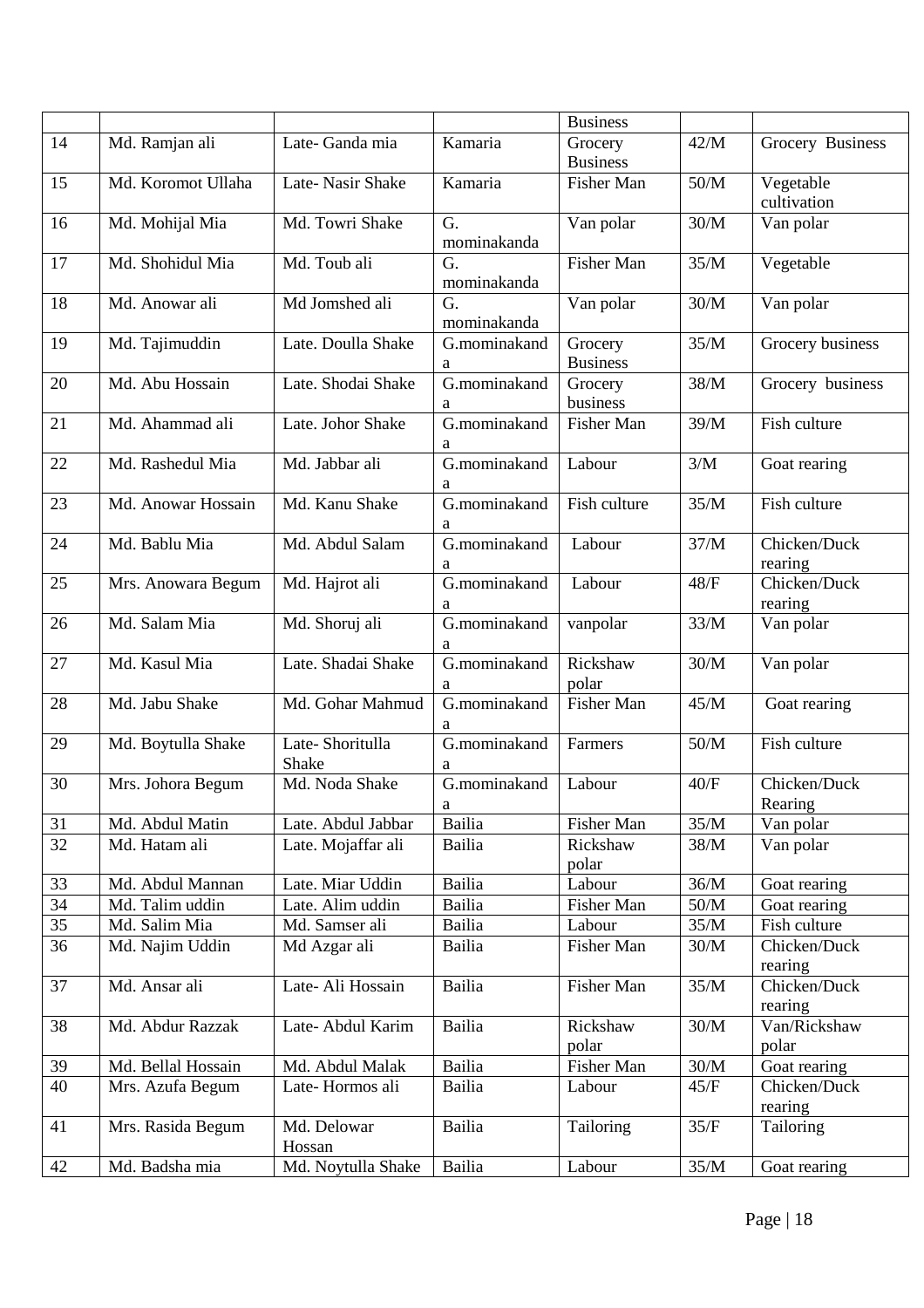| 43              | Md. Lal mia          | Late-Oniet Ullah<br>Shake | Bailia        | Labour              | 40/M   | Fish culture             |
|-----------------|----------------------|---------------------------|---------------|---------------------|--------|--------------------------|
| 44              | Md. Aher ali         | Late-Bahar ali            | Bailia        | Labour              | 40/M   | Vegetable<br>cultivation |
| 45              | Md. Mojibur Rahman   | Late-Amir Uddin           | <b>Bailia</b> | Carpenter           | 45/M   | Fish culture             |
| 46              | Md. Moffajal Hossain | Late-Mohammad<br>ali      | Bailia        | Farmar              | 50/M   | Fish culture             |
| 47              | Md. Sultan Goni      | Late-Abul Hossain         | Sonaborkanda  | Labour              | 46/M   | Fish culture             |
| 48              | Md. Suruj ali        | Md. Nurul Hossain         | Sonaborkanda  | Fisher Man          | 45/M   | Goat rearing             |
| 49              | Md. Hasam ali        | Md. Suruj ali             | Sonaborkanda  | Grocery<br>business | 30/M   | Grocers business         |
| 50              | Md. Abdur Rashid     | Late-Rajob ali            | Sonaborkanda  | Fisher Man          | 45/M   | Chicken/Duck<br>rearing  |
| 51              | Mrs. Hamida Begum    | Md. Hasmot ali            | Sonaborkanda  | Labour              | 55/F   | Goat rearing             |
| $\overline{52}$ | Md. Younus ali       | Late-Soyed ali            | Sonaborkanda  | Labour              | 48/M   | Goat rearing             |
| $\overline{53}$ | Md. Aiub ali         | Late-Gohar<br>Mahmud      | Sonaborkanda  | Labour              | $50/M$ | Chicken/Duck<br>rearing  |
| 54              | Md. Jolhas uddin     | Md. Huma Mia              | Sonaborkanda  | Fisher Man          | 52/M   | Chicken/Duck<br>rearing  |
| 55              | Md. Akkas ali        | Md. Edhu Mia              | Sonaborkanda  | Labour              | 33/M   | Chicken/Duck<br>rearing  |
| 56              | Md. Joynal Abeden    | Md. Samsul Haque          | Sonaborkanda  | Fisher Man          | 36/M   | Chicken/Duck<br>rearing  |
| 57              | Md. Amir ali         | Md. Aiub ali              | Sonaborkanda  | Fisher Man          | 38/M   | Goat rearing             |
| 58              | Md Dulal Mia         | Late-Aroze ali            | Sonaborkanda  | Rickshaw<br>polar   | 30/M   | Van/Rickshaw<br>polar    |
| 59              | Md. Hayder ali       | Late-Ypusub ali           | Sonaborkanda  | Labour              | 35/M   | Goat rearing             |
| 60              | Md. Abdul Shake      | Late-Mogor ali            | Sonaborkanda  | Fisher Man          | 42/M   | Chicken/Duck<br>rearing  |
| 61              | Md. Abdul Latif Mia  | Late-Kazur<br>Mahmud      | Tatalpur      | Fisher Man          | 70/M   | Goat rearing             |
| 62              | Md. Masud ali        | Md. Nur Islam             | Tatalpur      | Labour              | 32/M   | Fish culture             |
| 63              | Md.Abdul salam Mia   | Late-Kosim uddin          | Tatalpur      | Labour              | $50/M$ | Goat rearing             |
| 64              | Md. Harof ali        | Late-Sabad ali            | Tatalpur      | Fisher Man          | 70/M   | Goat/Rearing             |
| 65              | Md. Amir ali         | Late-Samsar ali           | Tatalpur      | Labour              | $50/M$ | Fish culture             |
| 66              | Mrs. Jamila Begum    | Late-Rostam ali           | Tatalpur      | Labour              | 60/F   | Chicken/Duck<br>rearing  |
| 67              | Mrs. Shoki Begum     | Late-Moffajal<br>Hossain  | Tatalpur      | Labour              | 40/F   | Fish culture             |
| 68              | Md. Abdul Halim      | Late-Rostam ali           | Tatalpur      | Fisher Man          | $40/M$ | Goat rearing             |
| 69              | Md. Hossain ali      | Md. Hasmot ali            | Tatalpur      | Labour              | 35/M   | Van Polar                |
| 70              | Md. Dulal Mia        | Late-Rostam ali           | Tatalpur      | <b>Fisher Man</b>   | 45/M   | Fish culture             |
| 71              | Md. Jahad ali        | Late-Kasim uddin          | Tatalpur      | Fisher Man          | 40/M   | Fish culture             |
| 72              | Md. Askar ali        | Late-Samser ali           | Tatalpur      | Rickshaw<br>polar   | 55/M   | Chicken/Duck<br>rearing  |
| 73              | Md. Monnaf ali       | Md. Tosar ali             | Tatalpur      | Agriculture         | $50/M$ | Vegetable<br>cultivation |
| 74              | Md. Shoja Mia        | Md. Motiar<br>Rahaman     | Tatalpur      | Grocery<br>busines  | $30/M$ | Grocery business         |
| 75              | Md Eddries ali       | Md. Abdul Latif<br>Mia    | Tatalpur      | Fisher Man          | 40/M   | Fish culture             |
| 76              | Md. Mohir Uddin      | Md. Shorab ali            | Protabia      | Fisher Man          | $30/M$ | Goat rearing             |
| 77              | Md. Samser ali       | Late-Moslem               | Protabia      | Agriculture         | 52/M   | Fish culture             |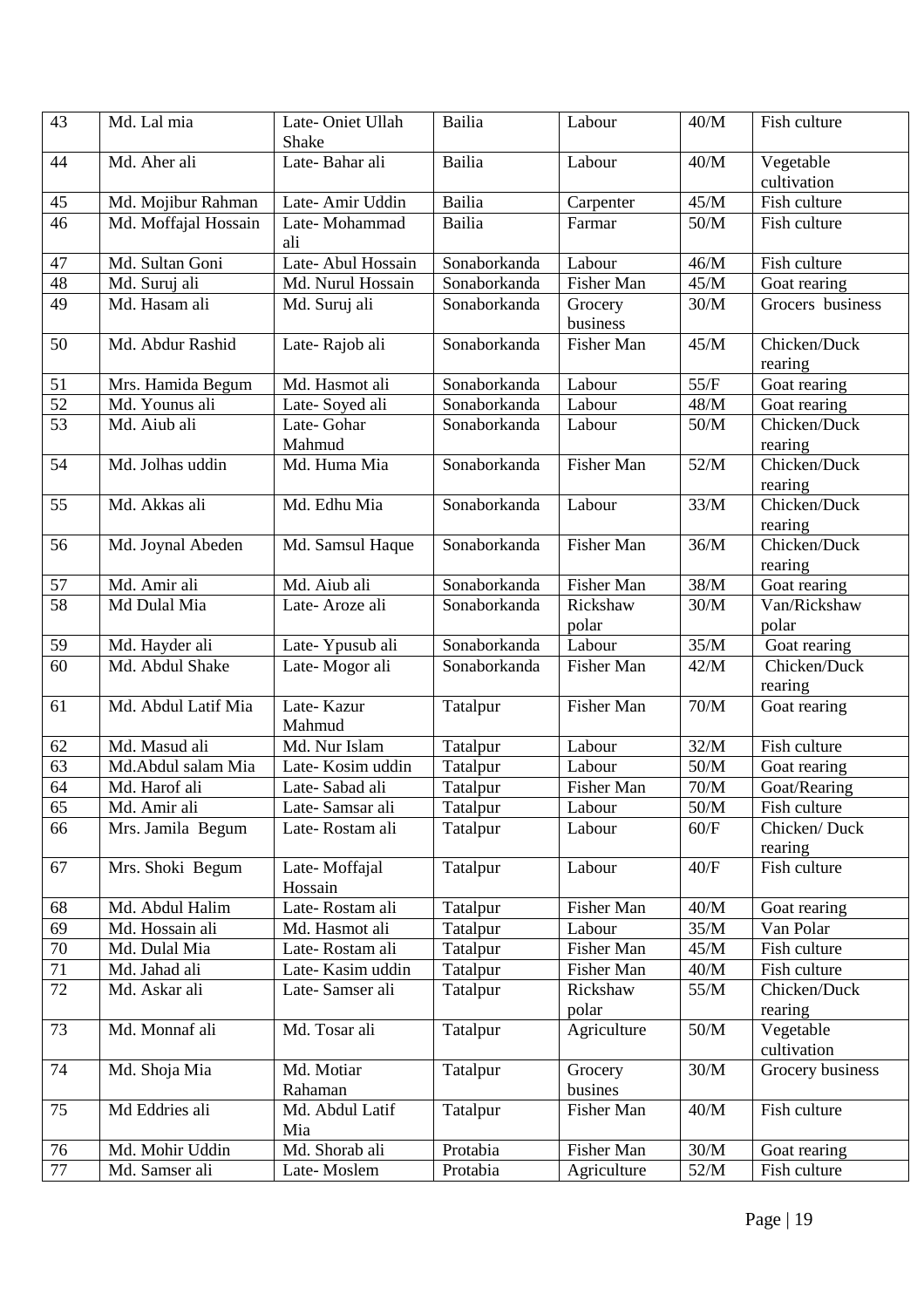|                 |                      | Uddin                           |                        |                   |                   |                                            |
|-----------------|----------------------|---------------------------------|------------------------|-------------------|-------------------|--------------------------------------------|
| 78              | Md. Habibur Rahman   | Late-Azim Uddin                 | Protabia               | Carpenter         | 53/M              | Goat rearing                               |
| 79              | Md. Amjad ali        | Md. Tamser ali                  | Protabia               | Fisher Man        | 35/M              | Grocery business                           |
| 80              | Md. Abdul Mannan     | Md. Jamal Uddin                 | Protabia               | Fisher Man        | $50/M$            | Goat rearing                               |
| 81              | Md. Sodil Mia        | Late-Hasan ali                  | Protabia               | Fisher Man        | 52/M              | Chicken/Duck                               |
|                 |                      |                                 |                        |                   |                   | rearing                                    |
| 82              | Md. Kamruzzaman      | Md. Nowshed ali                 | Protabia               | Labour            | $\overline{35/M}$ | Goat rearing                               |
| 83              | Md. Asar ali         | Late-Bajid Ullha                | Protabia               | Fisher Man        | 52/M              | Chicken/Duck                               |
|                 |                      |                                 |                        |                   |                   | rearing                                    |
| 84              | Md. Shohidul Islam   | Md. Mokter ali                  | Protabia               | Carpenter         | $30/M$            | Vegetable                                  |
|                 |                      |                                 |                        |                   |                   | cultivation                                |
| 85              | Mrs. Sherina Begum   | Md. Moklasur                    | Protabia               | House Wife        | $48/F$            | Vegetable                                  |
|                 |                      | Rahman                          |                        |                   |                   | cultivation                                |
| 86              | Md. Israfil Mia      | Late-Abedali                    | Protabia               | Grocery           | 55/M              | Grocery business                           |
|                 |                      | Sarkar                          |                        | business          |                   |                                            |
| 87              | Md. Rafiqul Islam    | Md. Rajob ali                   | Protabia               | Labour            | 26/M              | Chicken/Duck                               |
|                 |                      |                                 |                        |                   |                   | rearing                                    |
| 88              | Md. Abdul Hakim      | Md. Alla Uddin                  | Protabia               | Grocery           | 32/M              | Grocery business                           |
|                 | Mia                  |                                 |                        | business          |                   |                                            |
| 89              | Md. Harej ali        | Late-Sekander ali               | Protabia               | Labour            | $38/M$            | Chicken/Duck                               |
|                 |                      |                                 |                        |                   |                   | rearing                                    |
| 90              | Md. Moffajal Hossain | Late-Kadrot ali                 | Protabia               | Labour            | 37/M              | Goat t rearing                             |
| $\overline{91}$ | Md. Shahidur Rahman  | Late-Bozur ali                  | Protabia               | Rickshaw          | 35/M              | Van Polar                                  |
|                 |                      |                                 |                        | polar             |                   |                                            |
| 92              | Md. Hayder ali       | Late-Esam Uddin                 | Protabia               | Rickshaw          | 38/M              | Van Polar                                  |
|                 |                      |                                 |                        | polar             |                   |                                            |
| 93              | Md. Hormog ali       | Late-Fogi Mia                   | Protabia               | <b>Fisher Man</b> | 35/M              | Grocery business                           |
| 94              | Md. Harun or Rashid  | Late-Farid Uddin                | Protabia               | Labour            | $30/M$            | Vegetable<br>cultivation                   |
| 95              | Md. Rasida Begum     | Md. Almas ali                   | Protabia               | House Wife        | $40/F$            | Chicken/Duck                               |
|                 |                      |                                 |                        |                   |                   | rearing                                    |
| 96              | Md. Mahmud ali       | Late-Mojammal                   | Kandapara              | Fisher Man        | $50/M$            | Fish culture(group)                        |
|                 |                      | Haque                           |                        |                   |                   |                                            |
| 97              | Mrs. Boli Begum      | Late-Akkas ali                  | Kandapara              | Labour            | 60/F              | Goat rearing                               |
| 98              | Md. Noju Mia         | Late-Asraf ali                  | Kandapara              | Fisher Man        | 35/M              | Fish culture(group)                        |
| 99              | Md. Shohid Mia       | Late-Asraf ali                  | Kandapara              | Fisher Man        | 45/M              | Fish culture(group)                        |
| 100             | Md. Abdul Monnaf     | Md. Aroz ali                    | Kandapara              | Fisher Man        | 40/M              | Fish culture(group)                        |
| 101             | Mrs. Banisa Begum    | Late-Mieer Uddin                | Kandapara              | Labour            | 60/F              | Goat rearing                               |
| 102             | Mrs.Salaka Begum     | Late-Toube ali                  | Kandapara              | Labour            | 65/F              | Chicken/Duck                               |
|                 |                      |                                 |                        |                   |                   | rearing                                    |
| 103             | Mrs.Moyna Begum      | Md. Sadu mia                    | Kandapara              | Labour            | $60/F$            | Goat rearing                               |
| 104             | Md. Antag ali        | Late-Mojammal                   | Kandapara              | Fisher Man        | 35/M              | Fish culture(group)                        |
|                 |                      | Haque                           |                        |                   | 40/M              |                                            |
| 105             | Md. Fardus mia       | Late- Goda Shake<br>Md. Mominul | Kandapara              | Fisher Man        |                   | Fish culture(group)                        |
| 106             | Mrs. Momotaj Begum   |                                 | Kandapara              | Huckster          | 60/F              | Huckster                                   |
| 107             | Md. Shohid mia       | Haque<br>Late-Nowshed ali       |                        | Fisher Man        | $50/M$            |                                            |
| 108             | Md. Lalu Shake       | Late-Nowshed ali                | Kandapara<br>Kandapara | Fisher Man        | 45/M              | Fish culture(group)<br>Fish culture(group) |
| 109             | Md. Ramjan ali       | Late-Motalad                    | Kandapara              | Labour            | 65/M              | Fish culture(group)                        |
| 110             | Md. Babour ali       | Late-Shambo mia                 | Kandapara              | Fisher Man        | 45/M              | Goat rearing                               |
| 111             | Md. Afjal mia        | Md. Sadu mia                    | Kandapara              | Fisher Man        | $40/M$            | Fish culture(group)                        |
| 112             | Md. Jolhas mia       | Late-Ibrahim Haji               | Kandapara              | Labour            | 65/M              | Goat rearing                               |
| 113             | Mrs. Nurjahan Begum  | Late-Abdul Goni                 | Kandapara              | Labour            | 60/F              | Chicken/Duck                               |
|                 |                      |                                 |                        |                   |                   |                                            |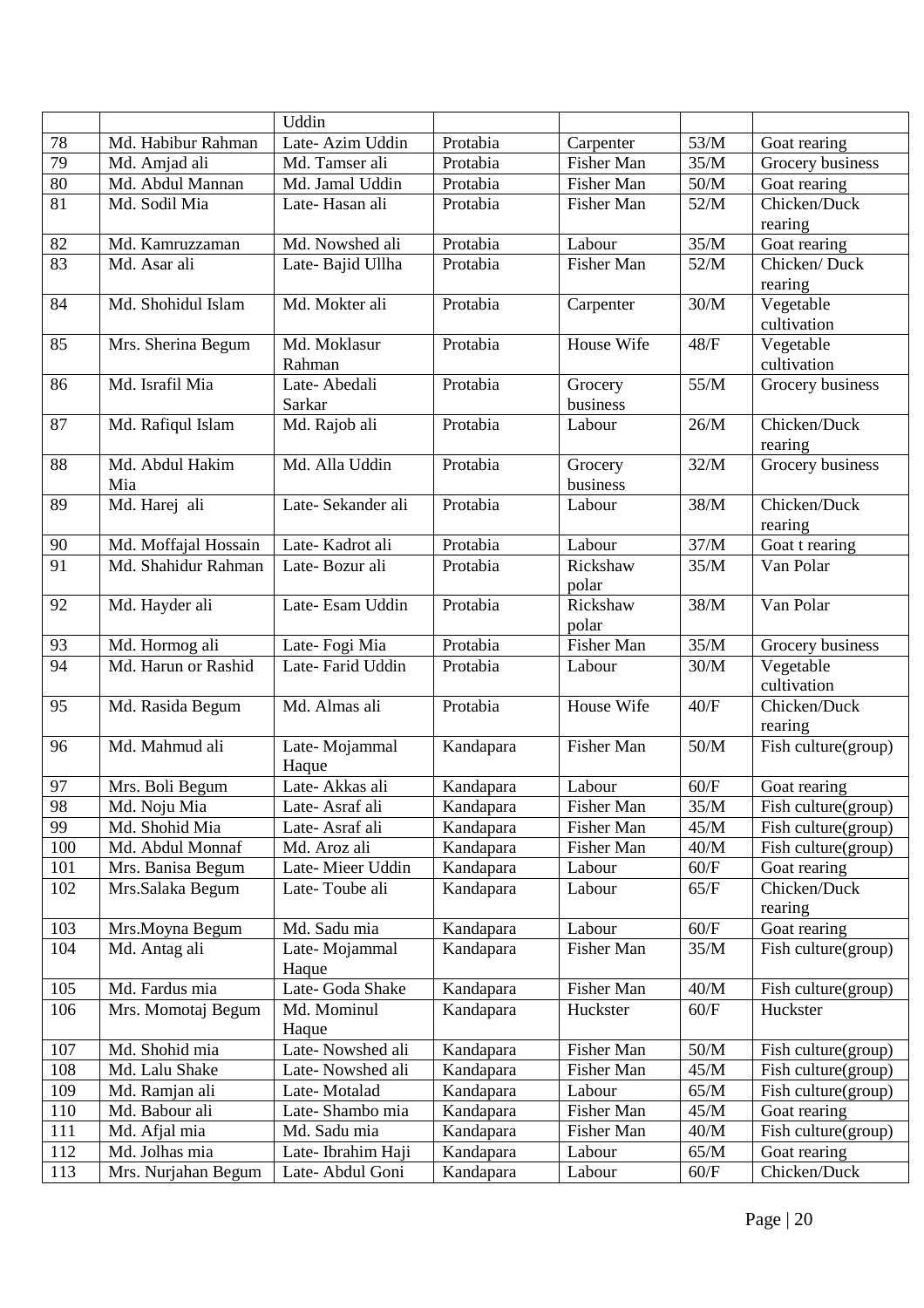|     |                     | mia               |           |                   |        | rearing             |
|-----|---------------------|-------------------|-----------|-------------------|--------|---------------------|
| 114 | Md. Gajiour Rahman  | Late-Younus ali   | Kandapara | Labour            | $50/M$ | Chicken/Duck        |
|     |                     |                   |           |                   |        | rearing             |
| 115 | Mrs. Rabia Begum    | Late-Ibrahim mia  | Kandapara | Labour            | 50/F   | Goat rearing        |
| 116 | Md. Nor Uddin       | Late-Sakander ali | Digharpar | <b>Fisher Man</b> | 54/M   | Fish culture(Group) |
| 117 | Md. Abubakkar       | Late-Sakander ali | Digharpar | Grocers Shop      | 40/M   | Fish culture(Group) |
| 118 | Md. Shaheb ali      | Md. Nor Uddin     | Digharpar | Farmer            | 35/M   | Fish culture(Group) |
| 119 | Mrs. Shomila Begum  | Late-Kalu Shake   | Digharpar | House wife        | 30/F   | Fish culture(Group) |
| 120 | Mrs. Asma Begum     | Late-Morom ali    | Digharpar | House wife        | 40/F   | Fish culture(Group) |
| 121 | Mrs. Shofura Begum  | Md. Intaj ali     | Digharpar | House wife        | 35/F   | Fish culture(Group) |
| 122 | Md. Tahar ali       | Md. Hatam ali     | Digharpar | Fisher Man        | 25/M   | Fish culture(Group) |
| 123 | Md. Akbar ali       | Md. Geni Shake    | Digharpar | Fisher Man        | 55/M   | Fish culture(Group) |
| 124 | Md. Hani Shake      | Md. Kandu Shake   | Digharpar | Labour            | 41/M   | Fish culture(Group) |
| 125 | Md. Lal chan mia    | Md. Yousub ali    | Digharpar | <b>Fisher Man</b> | 30/M   | Fish culture(Group) |
| 126 | Md. Taleb ali       | Late-Fazzar ali   | Digharpar | Grocers Shop      | 35/M   | Fish culture(Group) |
| 127 | Md. Amir Uddin      | Late-Knlu Shake   | Digharpar | Fisher Man        | 60/M   | Fish culture(Group) |
| 128 | Md. Nadu mia        | Late-Samser ali   | Digharpar | Cattle            | 60/M   | Fish culture(Group) |
|     |                     |                   |           | breeding          |        |                     |
| 129 | Mrs. Sahana Begum   | Md. Monu mia      | Digharpar | House wife        | 35/F   | Fish culture(Group) |
| 130 | Mrs. Tabori Begum   | Late-Mahashin     | Digharpar | House wife        | 38/F   | Fish culture(Group) |
| 131 | Mrs. Sanowara Begum | Md. Eddris ali    | Digharpar | Grocers Shop      | 41/F   | Fish culture(Group) |
| 132 | Md. Mannan mia      | Md. Jala Shake    | Digharpar | Fisher Man        | 35/M   | Fish culture(Group) |
| 133 | Md. Akali mia       | Late-Khoka mia    | Digharpar | Labour            | 55/M   | Fish culture(Group) |
| 134 | Md. Sattar mia      | Md. Suruj ali     | Digharpar | Labour            | 50/M   | Fish culture(Group) |
| 135 | Md. Minal ali       | Md. Hossain ali   | Digharpar | Fisher Man        | 60/M   | Fish culture(Group) |
| 136 | Mrs. Rehana Begum   | Md. Kalu Shake    | Digharpar | Grocers Shop      | 38/F   | Fish culture(Group) |
| 137 | Md. Mosto ali       | Md. Boyes Uddin   | Digharpar | Labour            | 35/M   | Fish culture(Group) |
| 138 | Md. Soyed Ullaha    | Late-Sakander ali | Digharpar | Fisher Man        | 40/M   | Fish culture(Group) |
| 139 | Mrs. Shefali Begum  | Late-Mokabbar ali | Digharpar | Labour            | 35/F   | Fish culture(Group) |
| 140 | Md. Jolu Shake      | Late-Manu Shake   | Digharpar | Tailoring         | $40/M$ | Fish culture(Group) |
| 141 | Md. Joynal mia      | Late-Kalu Shake   | Digharpar | Grocery           | 28/M   | Grocery business    |
|     |                     |                   |           | business          |        |                     |

# **Annexure: 01**

# আউবা বাউবা বিল সম্পদ উন্নয়ন সংগঠন কাৰ্যকৰী কমিটি তালিকা

| নং | পদবী   | नाम           | পিতা ⁄ স্বা | কমিটি        | পেশা     | ঠিকানা      | মোবাহল নং       |
|----|--------|---------------|-------------|--------------|----------|-------------|-----------------|
|    |        |               | মীর নাম     | গঠন          |          |             |                 |
|    |        |               |             | তারিথ        |          |             |                 |
| C  | সভাপতি | আমির<br>মোঃ   | হাঃ<br>মৃত  | 0.91/05      | কৃষিজীবি | গ্ৰাম–      | 01718914        |
|    |        | আলী<br>সরকার  | আবেদ        | २०५०         |          | প্ৰতাবিয়া, | 882             |
|    |        |               | আলী         |              |          | বাজিতখিলা,  |                 |
|    |        |               | মণ্ডল       |              |          | শেরপুর      |                 |
|    | সহ     | মোঃ<br>তাইফুর | মৃত         | $0.9$ / 05 / | কৃষিজীবি | গ্রাম $-$   | 01742810<br>481 |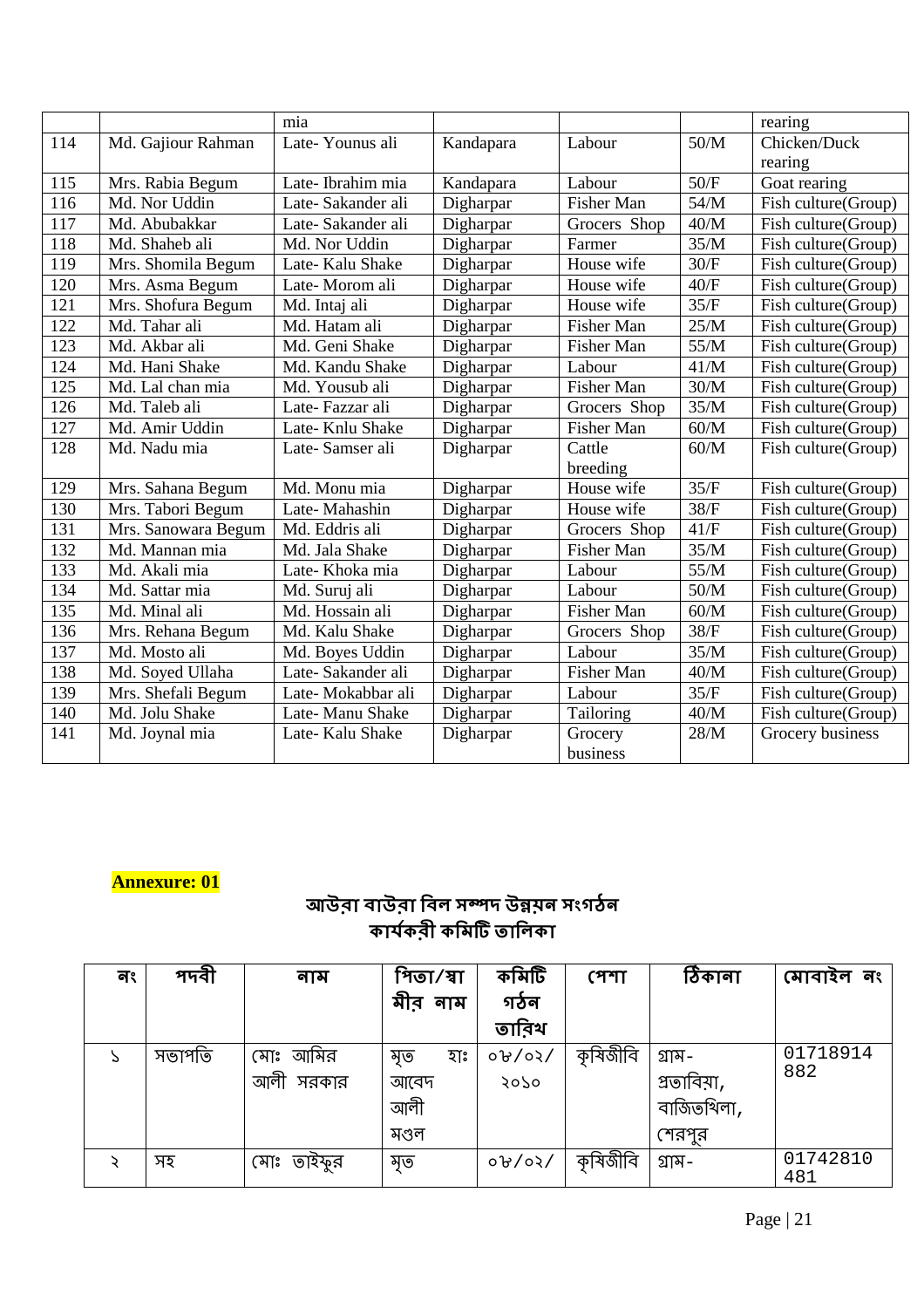|                                                | সভাপতি     | রহমান                | ইয়ানুছ<br>আলী   | 9920                           |          | কান্দাপাড়া,<br>পৌরসভা,   |          |
|------------------------------------------------|------------|----------------------|------------------|--------------------------------|----------|---------------------------|----------|
|                                                |            |                      |                  |                                |          |                           |          |
| ৩                                              | সম্পাদক    | মোঃ বাবলু মিয়া      | মোঃ              | 0.90/90                        | কৃষিজীবি | শেরপুর<br>গ্ৰাম–          | 01715006 |
|                                                |            |                      | জমশেদ            | २०५०                           |          | কামারিয়া,                | 572      |
|                                                |            |                      | আলী              |                                |          | পৌরসভা,                   |          |
|                                                |            |                      |                  |                                |          | শেরপুর                    |          |
| 8                                              | সহ         | মোঃ উছমান            | মোঃ<br>আঃ        | $\sqrt{50/60}$                 | কৃষিজীবি | গ্ৰাম–                    |          |
|                                                | সম্পাদক    | গনি                  | সালাম            | 9070                           |          |                           |          |
|                                                |            |                      | মিয়া            |                                |          | তাতালপুর ,<br>পৌরসভা, শের |          |
|                                                |            |                      |                  |                                |          |                           |          |
| $\mathfrak{A}% _{G}^{\alpha}(\mathbb{R}^{2n})$ |            |                      |                  |                                | কৃষিজীবি | পুর<br>গ্ৰাম–             | 01912427 |
|                                                | কোষাধ্যক্ষ | মোঃ জয়নাল<br>আবেদীন | মৃত জুনাব<br>আলী | $\sigma$ / $\sigma$ / $\sigma$ |          |                           | 714      |
|                                                |            |                      |                  | 9070                           |          | কামারিয়া,<br>পৌরসভা,     |          |
|                                                |            |                      |                  |                                |          |                           |          |
|                                                | মহিলা      |                      |                  |                                | গৃহিনী   | শেরপুর                    |          |
| ৬                                              |            | মোছাঃ রাবেয়া        | মোঃ<br>ইব্রাহীম  | $\sigma$ / $\sigma$ / $\sigma$ |          | গ্ৰাম–                    |          |
|                                                | সম্পাদক    | বেগম                 |                  | २०५०                           |          | কান্দাপাড়া,              |          |
|                                                |            |                      | মিয়া            |                                |          | পৌরসভা,                   |          |
|                                                |            |                      |                  |                                |          | শেরপুর                    |          |
| ٩                                              | প্রচার     | মোঃ আনোয়ার          | মোঃ<br>কানু      | $\sqrt{50/60}$                 | শ্ৰমজীবি | গ্ৰামঃগণইমমিনা            |          |
|                                                | সম্পাদক    | হোসেন                | শেখ              | 9070                           |          | কান্দা , পাকুড়ি          |          |
|                                                |            |                      |                  |                                |          | য়া, শেরপুর               |          |
| Ⴆ                                              | সদস্য      | মোঃ আবু              | হাজী<br>মৃত      | $\sigma$ / $\sigma$ / $\sigma$ | কৃষিজীবি | গ্ৰাম–                    |          |
|                                                |            | জাবের মিয়া          | মফিজ             | २०५०                           |          | কান্দাপাড়া,              |          |
|                                                |            |                      | উদ্দীন           |                                |          | পৌরসভা,                   |          |
|                                                |            |                      |                  |                                |          | শেরপুর                    |          |
| ৯                                              | সদস্য      | মোঃ হযরত             | মৃত              | $0.9 \times 10^{-1}$           | কৃষিজীবি | গ্ৰাম–                    |          |
|                                                |            | আলী                  | মোসলেম           | 9920                           |          | তাতালপুর,                 |          |
|                                                |            |                      | উদ্দীন           |                                |          | পৌরসভা, শের               |          |
|                                                |            |                      |                  |                                |          | পুর                       |          |
| ১०                                             | সদস্য      | মোঃ জোলহাস           | মৃত<br>হাঃ       | $\sigma$ / $\sigma$ / $\sigma$ | কৃষিজীবি | গ্রামঃসোনাবর              |          |
|                                                |            | উদ্দীন               | হাবেদ            | 9605                           |          | কান্দা , বাজিত            |          |
|                                                |            |                      | আলী              |                                |          | খিলা, শেরপুর              |          |
|                                                |            |                      | মণ্ডল            |                                |          |                           |          |
| 77                                             | সদস্য      | মোঃ শম্ভু মিয়া      | মোঃ              | 0.90/05                        |          | গ্রামঃসোনাবর              |          |
|                                                |            |                      | মাহমুদ           | २०५०                           |          | কান্দা , বাজিত            |          |
|                                                |            |                      | আলী              |                                |          | থিলা, শেরপুর              |          |
| 75                                             | সদস্য      | মোঃ মোফাঙ্গল         | মোঃ              | 0.90/05                        |          | গ্ৰাম–বালিয়া ,           |          |
|                                                |            | হোসেন                | মোহাম্মদ         | २०५०                           |          | বাজিতখিলা,                |          |
|                                                |            |                      | আলী              |                                |          | শেরপুর                    |          |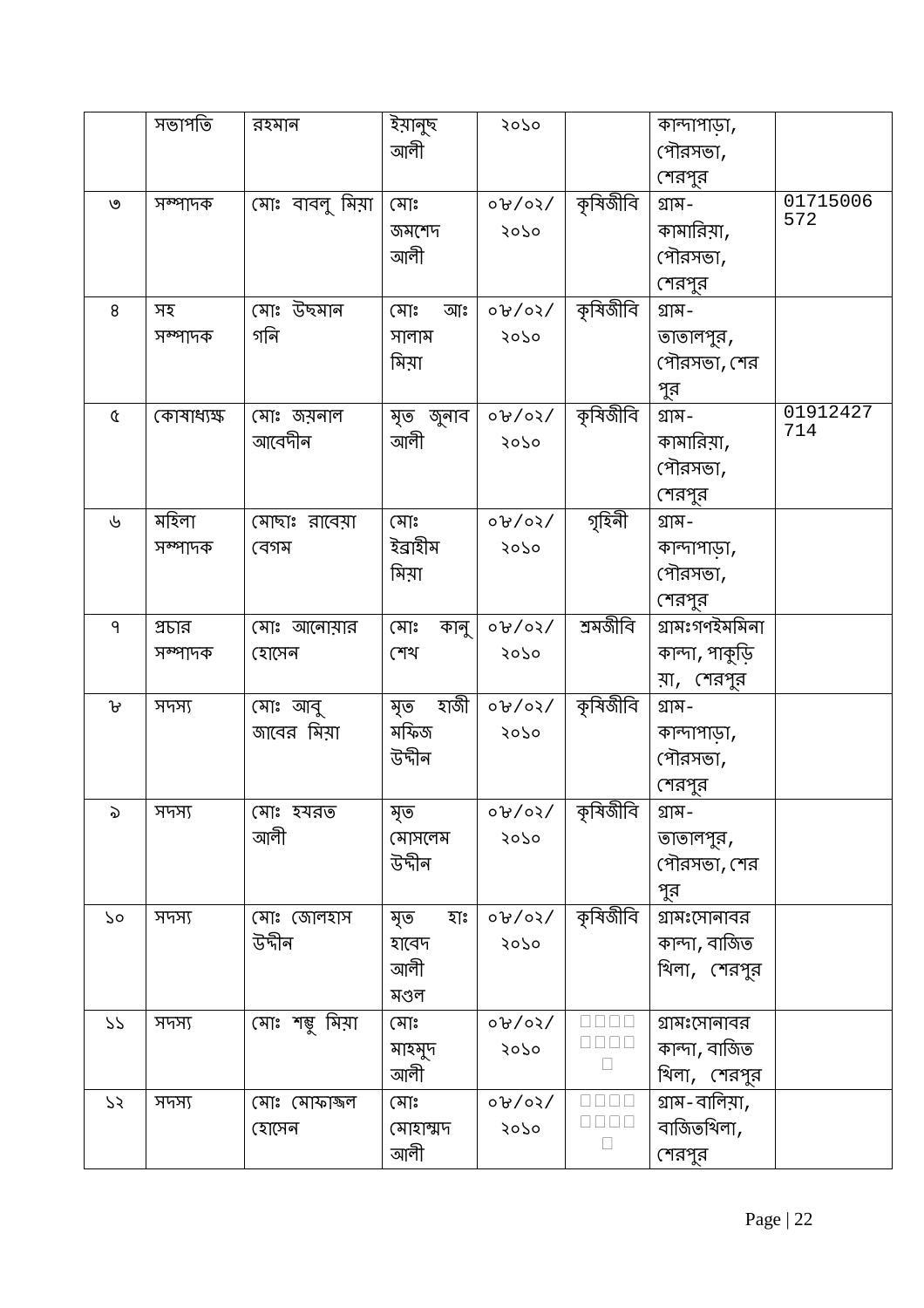| ১৩ | সদস্য | মোঃ শমসের      | মৃত           | 0.909          | কৃষিজীবি | গ্ৰাম–বালিয়া,   |          |
|----|-------|----------------|---------------|----------------|----------|------------------|----------|
|    |       | আলী            | ইসমাইল        | 9920           |          | বাজিতখিলা,       |          |
|    |       |                | খান           |                |          | শেরপুর           |          |
| 58 | সদস্য | মোঃ আঃ করিম    | মৃত আবুল      | 0.90/0.00      |          | গ্ৰাম–বালিয়া,   |          |
|    |       | মিয়া          | হোসেন         | २०५०           |          | বাজিতখিলা,       |          |
|    |       |                |               |                |          | শেরপুর           |          |
| 75 | সদস্য | মোঃ সামিউল     | মৃত           | $0.9$ / $0.9$  | শিক্ষক   | গ্ৰাম–           |          |
|    |       | আলম            | এবিএম         | 9070           |          | গ্রতাবিয়া,      |          |
|    |       |                | আসাদুষ্কামা   |                |          | বাজিতখিলা,       |          |
|    |       |                | ন             |                |          | শেরপুর           |          |
| ১৬ | সদস্য | মোঃ মহির       | মোঃ           | 0.90/0.07      |          | গ্ৰাম–           |          |
|    |       | উদদীন          | সোহরাব        | २०५०           |          | প্রতাবিয়া,      |          |
|    |       |                | আলী           |                |          | বাজিতখিলা,       |          |
|    |       |                |               |                |          | শেরপুর           |          |
| 59 | সদস্য | মোঃ বয়তুল্লাহ | মৃত           | $\sqrt{50/60}$ | কৃষিজীবি | গ্ৰামঃগণইমমিনা   |          |
|    |       | শেখ            | শরিয়তুল্লাহ  | 9920           |          | কান্দা , পাকুড়ি |          |
|    |       |                |               |                |          | য়া, শেরপুর      |          |
| 29 | সদস্য | মোঃ নুর উদীন   | মৃত           | 0.909          |          | গ্ৰাম–           | 01929490 |
|    |       |                | সেকান্দার     | 9920           |          | দিঘারপাড় ,      | 944      |
|    |       |                | আলী           |                |          | পৌরসভা,          |          |
|    |       |                |               |                |          | শেরপুর           |          |
| ১৯ | সদস্য | মোঃ আকালী      | মৃত<br>তনা    | 0.90/0.07      | শ্ৰমজীবি | গ্ৰাম–           |          |
|    |       | মিয়া          | শেখ           | 9920           |          | দিঘারপাড় ,      |          |
|    |       |                |               |                |          | পৌরসভা,          |          |
|    |       |                |               |                |          | শেরপুর           |          |
| ২০ | সদস্য | মোছাঃ          | ইদ্রিস<br>মোঃ | 0.80           | গৃহিনী   | গ্ৰাম–           |          |
|    |       | ছানোয়ারা বেগম | আলী           | २०५०           |          | দিঘারপাড়,       |          |
|    |       |                |               |                |          | পৌরসভা,          |          |
|    |       |                |               |                |          | শেরপুর           |          |
| 55 | সদস্য | মোছাঃ হুনুফা   | মোঃ           | $\sqrt{50/90}$ | গৃহিনী   | গ্ৰাম–           |          |
|    |       | বেগম           | মোৱাজ         | ২০১০           |          | কামারিয়া,       |          |
|    |       |                |               |                |          | পৌরসভা,          |          |
|    |       |                |               |                |          | শেরপুর           |          |
| ২২ | সদস্য | মোছাঃ জহুরা    | মোঃ           | 0.90/07        | গৃহিনী   | গ্ৰামঃগণইমমিনা   |          |
|    |       | বেগম           | নওয়াব        | २०५०           |          | কান্দা , পাকুড়ি |          |
|    |       |                | আলী           |                |          | য়া, শেরপুর      |          |
| ২৩ | সদস্য | হাছনা<br>মোছাঃ | মোঃ           | $0.8$ / 0/     | গৃহিনী   | গ্ৰাম–           |          |
|    |       | বেগম           | ইয়াকুব       | २०५०           |          | তাতালপুর ,       |          |
|    |       |                | আলী           |                |          | পৌরসভা,          |          |
|    |       |                |               |                |          | শেরপুর           |          |